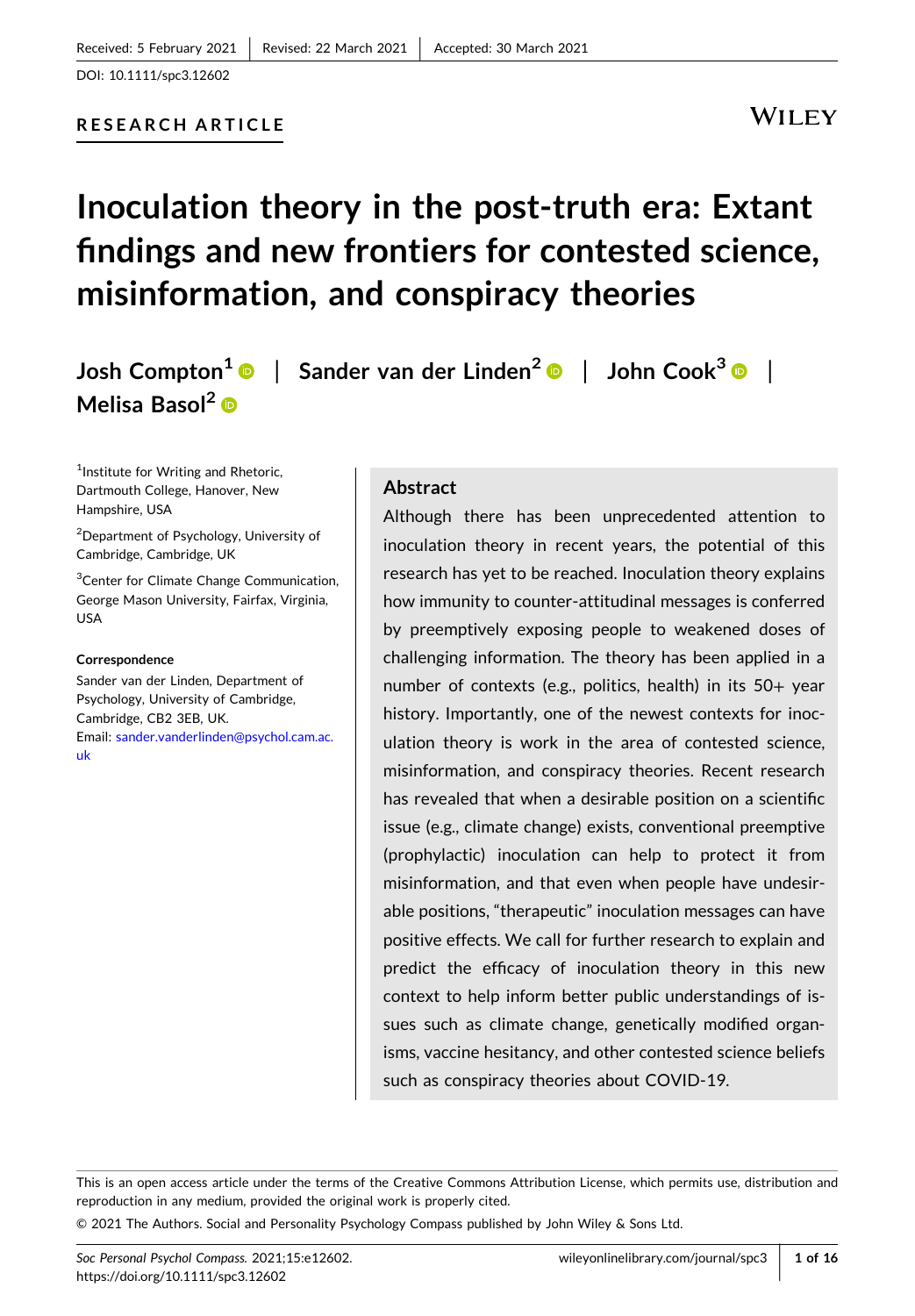### **1** <sup>|</sup> **INTRODUCTION**

Inoculation theory—the classic social psychological theory of resistance to persuasion that explains how an attitude or belief can be made resistant to attacks through pre‐exposure to weakened forms of challenges (McGuire, [1970\)](#page-12-0) —has established efficacy as a strategy to confer resistance against persuasion across issues and audiences (Banas & Rains, [2010\)](#page-10-0), whether that influence comes in the form of political attack ads (Pfau et al., [2001](#page-13-0)), peer pressure to smoke cigarettes (Pfau et al., [1992](#page-13-0)), or rhetorical jabs made in political debates (An & Pau, [2004](#page-10-0)).

Much of the basic and applied work on inoculation theory has taken place in the contexts of politics (Compton & Ivanov, [2013\)](#page-10-0) and health (Compton et al., [2016\)](#page-10-0), but increasing attention is being paid to other contexts (for a comprehensive review, see Ivanov et al. [[2020](#page-11-0)]), with contested and politicized science in general, and misinformation about science in particular, now seeing unprecedented attention (e.g., Cook et al., [2017](#page-11-0); Lewandowsky & van der Linden, [2021;](#page-12-0) van der Linden, Leiserowitz, et al., [2017](#page-13-0)). Accordingly, this is an opportune time to engage in a critical review of inoculation theory research in these areas. The potential value of such work in the current "post‐truth" era where misinformation abounds, scientific facts are increasingly called into question, and trust in science is being eroded is especially salient (Iyengar & Massey, [2018;](#page-12-0) Lewandowsky et al., [2017](#page-12-0)). By post-truth we mean "circumstances in which objective facts are less influential in shaping public opinion than appeals to emotion and personal belief" (McIntyre, [2018](#page-12-0), p. 5). We contend that better communication—better writing, better speaking, better listening, better reading, better reporting, and throughout it all, better *thinking* is critical in a time when "science is often perceived as just another opinion, rather than a foundation for discussion about policy options and practical solutions" (Menezes, [2018,](#page-12-0) p. 2).

Such a review can also help drive more scholarly attention to how persuasive arguments affect the public's knowledge of, and support for, policies (Nai et al., [2017\)](#page-12-0) while also meeting calls for more attention to inoculation theory in understudied contexts (Compton, [2013\)](#page-10-0). This review, then, has two main purposes: first, given recent concerns about a "post‐truth" society (Lewandowsky et al., [2017](#page-12-0)), to consider what extant work on inoculation theory and contested science has revealed in contexts where "alternative facts" abound, and second, to propose new directions for inoculation theory research.

### **2** <sup>|</sup> **INOCULATION THEORY IN THE CONTEXT OF POLITICIZED SCIENCE**

Unfortunately, despite the efforts of many parties to communicate science effectively, using a vast array of communication channels and tools (Flemming et al., [2018\)](#page-11-0), public misperceptions of science and scientific research continue (Dixon et al., [2015\)](#page-11-0). Particularly in the face of scientific uncertainties, the new media environment, misinformation campaigns, and false‐balance norms in journalism, the lines between myth and reality have become blurred, fueling a growing climate of confirmation bias and science denial (Iyengar & Massey, [2018](#page-12-0); Lewandowsky & Oberauer, [2016\)](#page-12-0). Scientists increasingly have their credibility, competency, and objectivity questioned (Hardy et al., [2019](#page-11-0)). Moreover, although scholars have attempted to debunk public misconceptions about topics such as climate change, genetically modified organisms (GMOs), and vaccine hesitancy, numerous studies have demonstrated the continued influence of misinformation: falsehoods are difficult to retract and correct once they have taken root in human memory (Gordon et al., [2017](#page-11-0); Lewandowsky et al., [2012](#page-12-0); Walter & Tukachinsky, [2019](#page-14-0)). Consequently, psychologists continue to grapple with the difficulties of correcting influential societal misconceptions.

What would be of great benefit, then, is a preemptive approach to avoiding such misconceptions. Fortunately, inoculation theory offers just such an approach—a way to proactively fight public misperceptions of science. Additionally, in situations when prevention is not possible, inoculation still seems to be promising then, too. For example, recent inoculation theory research has shown it to be an effective messaging strategy when used retroactively, as a therapeutic application of inoculation (Compton, [2020b\)](#page-10-0)—boosting resistance to misperceptions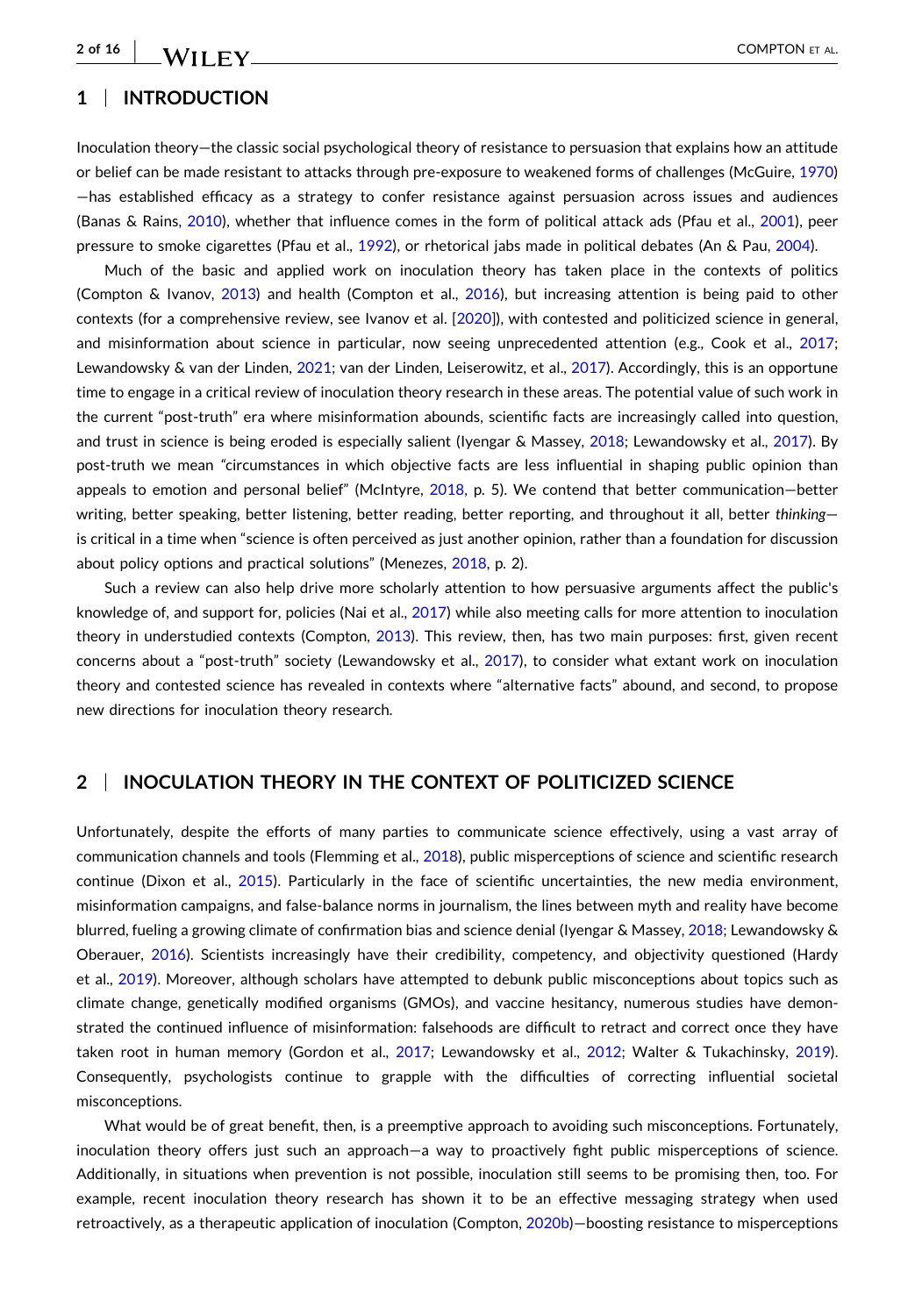when they have already started to form (e.g., van der Linden, Maibach, et al., [2017](#page-13-0)). In this review, we focus on both prophylactic and therapeutic applications of inoculation theory to prevalent science misinformation across issues that are clearly consequential and harmful for both society and individuals, ranging from climate change to vaccinations.

### **2.1** <sup>|</sup> **Inoculation: The grandparent theory of resistance to attitude change**

Inoculation theory—"the grandparent theory of resistance to attitude change" (Eagly & Chaiken, [1993](#page-11-0), p. 561)—is named and explained by a medical analogy: resistance to stronger challenges comes after pre‐exposure to weaker challenges (Compton, [2013](#page-10-0); McGuire, [1964](#page-12-0)). This is the basis for conventional vaccinations, like the annual flu shot. An annual flu shot is made with weakened versions of the anticipated most virulent strains of the upcoming flu season ("Key Facts about Seasonal Flu Vaccine," [2020](#page-12-0)). The flu is weakened to the degree that it is strong enough to motivate the body's immune system (e.g., the production of antibodies), but not so strong that it overwhelms. Such is the approach with persuasion inoculation. A persuasion inoculation is made with weakened versions of the anticipated persuasive challenges. These challenges are weakened to the degree that they are strong enough to motivate the mind's defense system (e.g., refutations of the counterarguments, like "mental antibodies") but not so strong that they overwhelm it (see McGuire, [1964\)](#page-12-0).

Inoculation theory relies on two main mechanisms, namely (a) *forewarnings or threat* of a counter‐attitudinal attack to motivate resistance and (b) a *preemptive refutation* of the attack to help model the counter‐arguing process and provide people with specific content that they can use to refute future persuasive challenges (Banas & Rains, [2010;](#page-10-0) Compton, [2013](#page-10-0)). Since the earliest work of McGuire ([1964](#page-12-0), [1970\)](#page-12-0), the prototypical inoculation treatment has therefore been a two-sided message—one that raises a few challenges against an existing desired position and refutes them (Compton, [2013\)](#page-10-0). These messages are thought to do two main things: generate threat (or the realization that an existing, desirable position is at risk of being challenged) and motivate defensive protections, such as counterarguing against impending challenges. The presence of counter‐attitudinal content is thought to trigger *threat* in message recipients but threat in inoculation is not so much fear as it is a motivation to protect a now-vulnerable (desired) position (Banas & Richards, [2017](#page-10-0)). Because threat is thought to be an important part of the resistance process (Compton, [2009;](#page-10-0) Compton & Pfau, [2005](#page-11-0)), inoculation messages often add additional features to elicit threat, including an explicit forewarning (Compton, [2013\)](#page-10-0), as explicit forewarnings can boost threat (Compton & Ivanov, [2013\)](#page-10-0). This finding is consistent with related research on resistance to persuasion which has found that making people aware of their own vulnerability to persuasive attacks generates resistance (Sagarin et al., [2002\)](#page-13-0).

In addition to generating threat, the two-sided refutational message also provides content to be used in the counterarguing process for message recipients (Wyer, [1974\)](#page-14-0). For example, the message provides information about possible impending persuasive challenges, and ways of refuting these challenges. This can be done passively by providing the refutations (passive defenses) or actively where the participant is asked to generate their own "antibodies" (active defenses). It is important to clarify, though, that remembering specific content from the treatment message is not necessary for resistance. Instead, findings from decades of inoculation scholarship show that inoculation can provide protection against counterarguments that were not even raised in the inoculation treatment message—a result described as the "umbrella" or "blanket of protection" (Banas & Rains, [2010;](#page-10-0) Parker et al., [2012](#page-13-0); Pfau et al., [1997](#page-13-0)). Although the precise mechanisms (beyond memory) that help confer cross‐protection, in particular, are not (yet) fully identified, threat and refutational preemption often work together to unleash a dynamic process that entails more talk and deeper thinking about the issue (e.g., Ivanov et al., [2012;](#page-11-0) Pfau et al., [2006](#page-13-0)). This process is particularly relevant in understanding why inoculation effects decay without regular "booster" shots as people might both forget and lose motivation to defend their beliefs over time (Maertens et al., [2020\)](#page-12-0).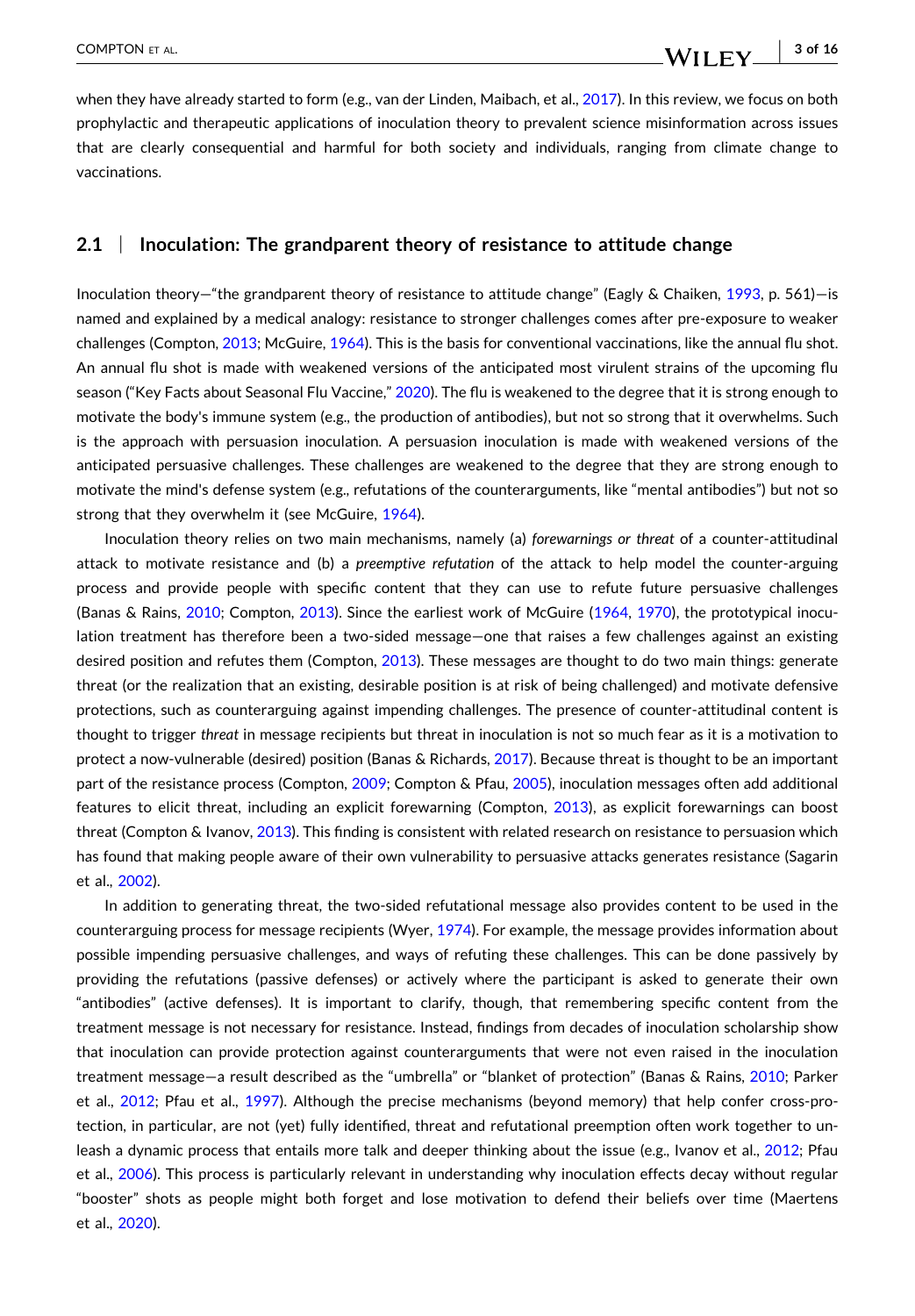Lastly, extant reviews of inoculation theory scholarship, in general, have focused nearly exclusively on effects of inoculation messages on direct message recipients (see Compton & Ivanov, [2013;](#page-10-0) Compton, Jackson, & Dimmock, [2016;](#page-10-0) Ivanov, [2011](#page-11-0); Lewandowsky & van der Linden, [2021](#page-12-0)). Although much of the focus in inoculation theory has been geared towards understanding the process of cognitive resistance, perhaps the greatest power of inoculation theory messaging lies in its ability to spread and diffuse over populations not initially exposed to the inoculation message (Compton & Pfau, [2009;](#page-11-0) van der Linden, Maibach, et al., [2017\)](#page-13-0). Studies have demonstrated that inoculation treatments can enhance perceived interest in the target topic (Compton & Pfau, [2009](#page-11-0)) as well as the intent and likelihood to talk about societally contested issues (Lin & Pfau, [2007](#page-12-0)). This pass-along effect has been regarded as a particularly powerful means to sustain influence (Goldenberg et al., [2001\)](#page-11-0) and has demonstrated to be equally effective as the treatment itself (Robinson & Levy, [1986](#page-13-0); Southwell & Yzer, [2007\)](#page-13-0). More recently, Ivanov and colleagues ([2012](#page-11-0)) found that not only do those inoculated talk more about the issue, but also, the more they talk, the stronger their resistance. Other work has found that post‐inoculation talk (PIT) contains both advocacy content and efforts to reassure (Ivanov et al., [2015](#page-12-0)). To return to the biological analogy: We might compare this social "spreading" of inoculation's protection to herd immunity (van der Linden et al., [2018](#page-13-0)), or to how early biological vaccination material was literally passed along from community to community (Compton & Pfau, [2009\)](#page-11-0).

### **2.2** <sup>|</sup> **Inoculation theory and scientific misinformation: Existing research**

The studies that have used inoculation to better understand how to generate resistance against scientific misinformation have yielded important discoveries. In this section, we look at extant research of inoculation theory in the context of controversial science issues.

### 2.2.1 <sup>|</sup> Climate change

No other issue has received more attention from an inoculation perspective than climate change beliefs and attitudes. And for good reason. Although 97% of climate scientists have concluded that humans are causing global warming (Cook et al., [2016](#page-11-0)), decades of concerted misinformation campaigns have attempted to mislead the public about the link between carbon dioxide emissions and climate change (Conway & Oreskes, [2010;](#page-13-0) Cook et al., [2018](#page-11-0)). Accordingly, research has explored whether public attitudes can be inoculated against such misleading persuasion attempts.

For example, in a national probability sample, van der Linden, Leiserowitz, et al. [\(2017\)](#page-13-0) found that Americans were most familiar with—and persuaded by—a debunked online petition which claims that there is no scientific consensus on human‐caused climate change. The so‐called Global Warming Petition Project is one of the most potent online climate misinformation campaigns (van der Linden, Leiserowitz, et al., [2017](#page-13-0)). In fact, attacking the scientific consensus on anthropogenic climate change is the most popular topic in conservative op‐eds about climate change (Elsasser & Dunlap, [2013](#page-11-0)) and the petition formed the basis of one of the most viral misinformation stories on social media in 2016, claiming that "tens of thousands of scientists have declared global warming a hoax" (Readfearn, [2016](#page-13-0)).

Van der Linden, Leiserowitz, et al. [\(2017\)](#page-13-0) evaluated whether people can be inoculated against this specific petition. In their experiment (*N* = 2167), participants were randomly assigned to one of five conditions. Participants were either exposed to just the scientific consensus (the fact that 97% of climate scientists have concluded that human-caused global warming is happening), just the misinformation (a screenshot of the Global Warming Petition Project stating that over 31,000 scientists have signed a petition that there is no scientific evidence for human‐ caused global warming), a condition in which participants were first exposed to the scientific consensus before being exposed to the misinformation (false-balance) and two inoculation conditions. In the brief inoculation condition, participants were simply forewarned that politically motivated groups use misleading tactics to try to convince the public that there is a lot of disagreement between scientists, but that in fact, 97% of climate scientists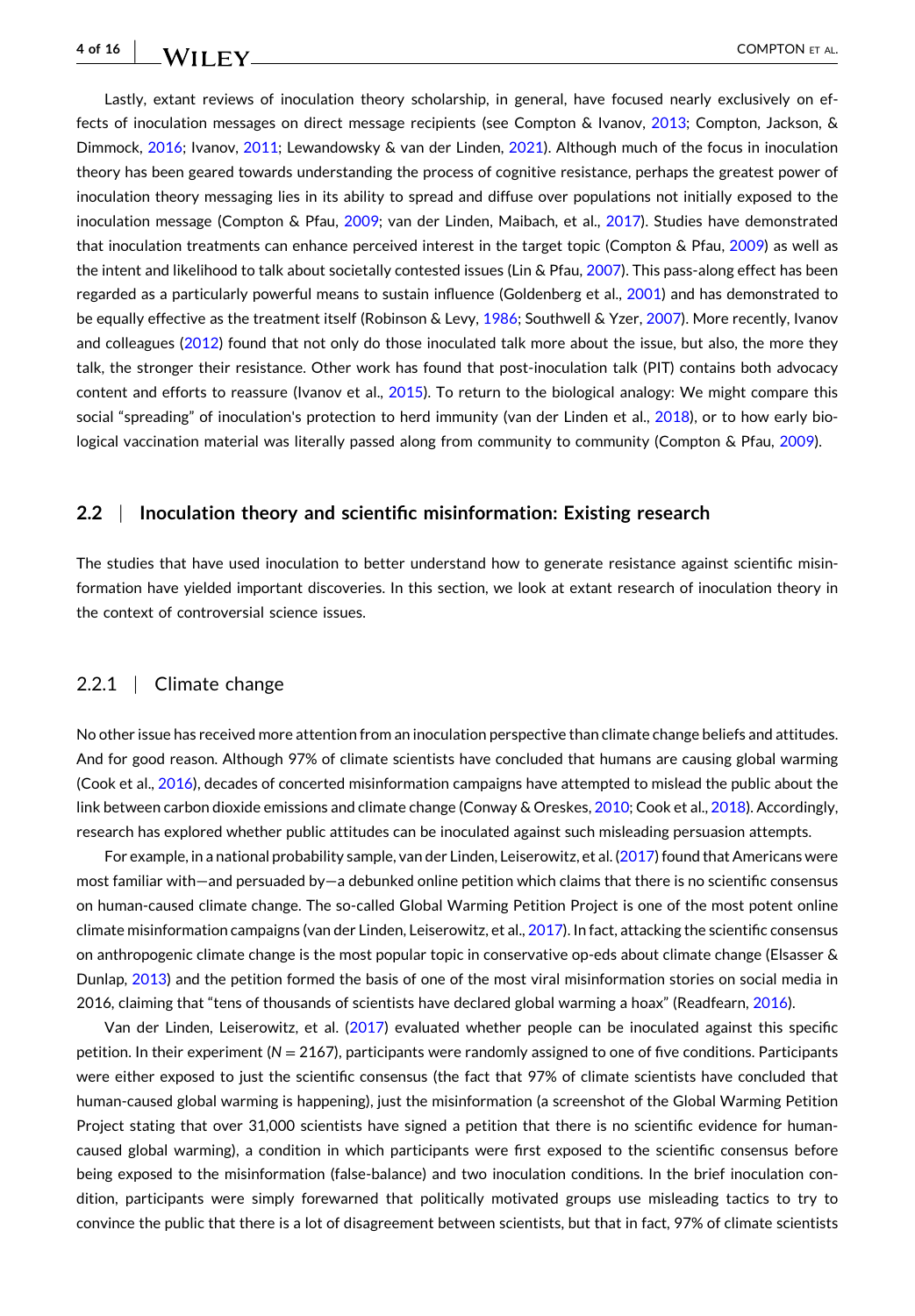agree on the matter. In the detailed inoculation condition, the warning was followed by a more classic in‐depth preemptive refutation (or *prebunk*) of the petition by highlighting that many of the signatories were fake (e.g., Spice Girls and Star Wars characters), that 31,000 only constitutes 0.3% of US science graduates, and that many of the signatories do not have expertise in climate science.

Results indicated that when participants were exposed to the full petition near the end of the survey, both inoculation conditions were effective in conferring resistance by protecting people's beliefs about the scientific consensus, including belief certainty. Although the misinformation by itself proved potent (*d* = 0.48)—decreasing people's judgments about scientific agreement in the absence of any inoculation—both the brief (*d* = 0.33) and detailed inoculation  $(d = 0.75)$  messages were effective in conferring resistance against such misleading tactics.

Two recent pre‐registered replications of this study have been conducted further confirming that inoculation messages proved successful against the control and misinformation attack conditions, bolstering attitudes toward the scientific consensus on climate change (Maertens, Anseel, & van der Linden, [2020;](#page-12-0) Williams & Bond, [2020](#page-14-0)). Furthermore, Maertens et al. ([2020](#page-12-0)) extended the original design by delaying the misinformation attack by one week finding that whereas the positive effect of a standard scientific consensus message decayed by about 50% over the period, the inoculation effect did not decay significantly. In general, the effect sizes were somewhat attenuated compared to the original study but that could be due to the fact that the replications used smaller and less diverse samples and so people's attitudes were generally more positive toward the scientific consensus (Maertens et al., [2020\)](#page-12-0).

Cook et al. ([2017](#page-11-0)) conducted a similar inoculation study using five groups and the same Global Warming Petition Project as the source of misinformation. Similar to van der Linden, Leiserowitz, et al. [\(2017\)](#page-13-0), Cook et al. [\(2017\)](#page-11-0) found that false-balance reduces perceptions of scientific agreement and that misinformation had a polarizing effect so that strong free‐market supporters lowered their belief in global warming whereas low free‐ market supporters increased their acceptance of global warming. However, an important difference is that Cook et al.'s [\(2017\)](#page-11-0) inoculation procedure involved explaining the flawed argumentation technique (i.e., the promotion of fake experts) that underlies the misinformation without mentioning the Global Warming Petition Project. A more typical inoculation approach is *fact‐based*—counterarguments are paired with specific facts that challenge the counterargument. However, in Cook et al.'s [\(2017](#page-11-0)) study, rather than countering misinformation preemptively with facts, the inoculation was *logic-based—where broader reasoning errors* were paired with misleading denialist claims to expose the overarching flaws in reasoning (e.g., the use of fake experts or cherry‐picking data, see Cook et al., [2018\)](#page-11-0). Logic or technique-based inoculations have been an important advance as they avoid the need to raise and refute specific myths one at a time (Banas & Miller, [2013](#page-10-0); Cook et al., [2017;](#page-11-0) Roozenbeek & van der Linden, [2019](#page-13-0)). Importantly, Cook et al. ([2017\)](#page-11-0) found that their inoculation messages were also able to neutralize the polarizing effect of misinformation about the scientific consensus. Cook et al. ([2017](#page-11-0)) hypothesized that inoculation messages likely help shift people's attention from a more heuristic to reflective mode of information processing, aiding in the strategic monitoring of deception attempts.

Another recent study tested inoculation against a different example of climate misinformation: the argument that CO2 emissions are good because CO<sub>2</sub> was plant food (Vraga et al., [2020](#page-14-0)). In a 2  $\times$  2 design, the experiment also tested logic‐based versus fact‐based corrections. The authors found that logic‐based corrections outperformed fact-based corrections, as they were effective in reducing misperceptions regardless of order.

### 2.2.2 | Anti-vaccination beliefs

The development of vaccines is one of the most crucial advancements in modern medicine (see Morgan & Poland, [2011](#page-12-0)). Yet, an increase in vaccine hesitancy across particularly Western nations is evident (Gallup, [2019](#page-11-0)). Despite the lack of a clear overview identifying all relevant factors of vaccine hesitancy (Larson et al., [2014](#page-12-0)), research suggests that erroneous beliefs and misconceptions about the underlying science play a substantial role in attitudes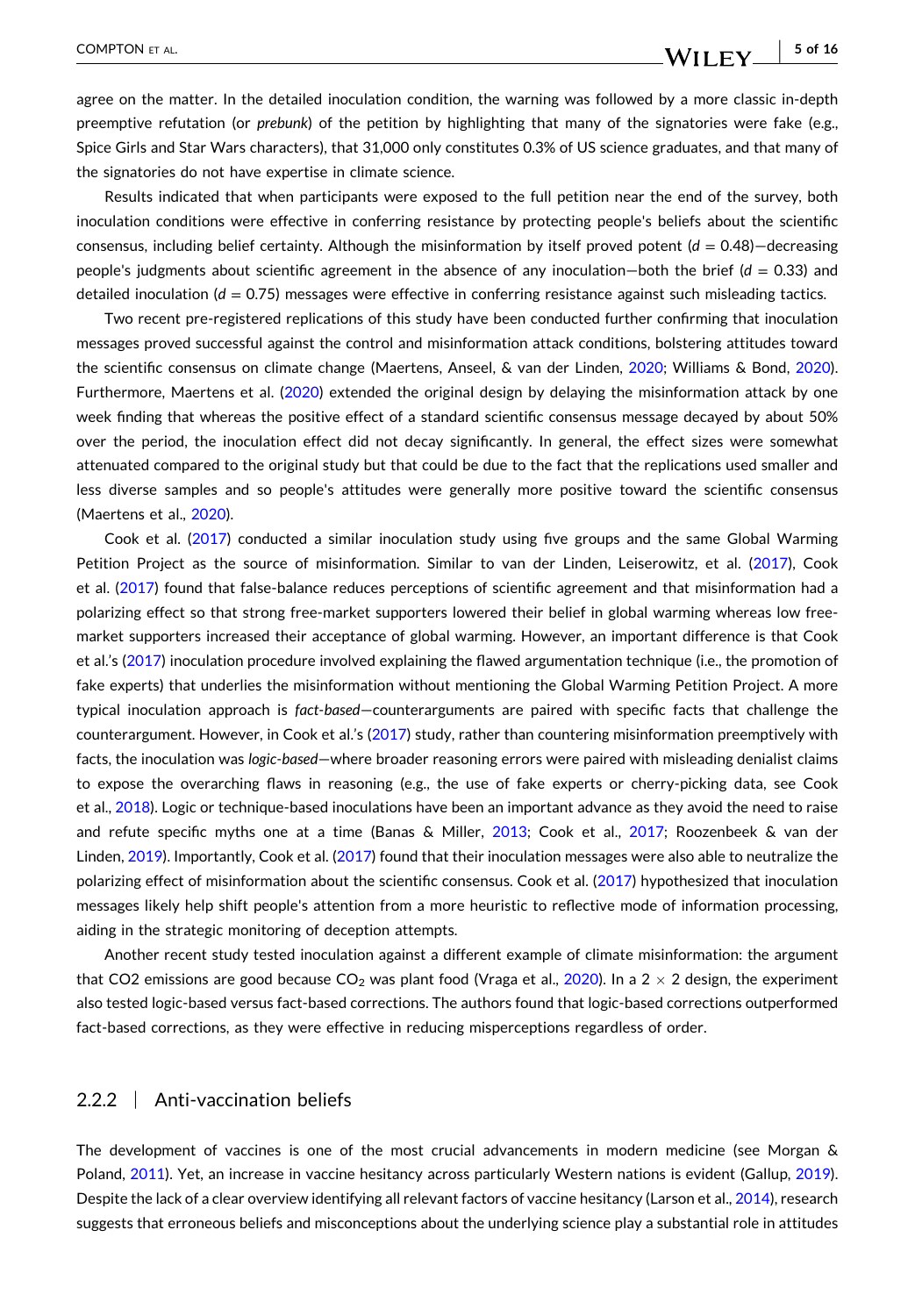$\mathbf{WII}$  , experiment that the compton et al.

towards vaccines (Salvador Casara et al., [2019](#page-13-0)). These false assumptions range from beliefs that the influenza vaccine actually causes the flu to claims of a debunked link between vaccines and autism. Though multiple large-scale studies have shown that there is no relation between the MMR vaccine and autism (e.g., Hviid et al., [2019](#page-11-0)), society still ex-periences the noxious effects of such misinformation today, including on COVID-19 (van der Linden et al., [2021](#page-13-0)).

Research shows that exposure to such myths and anti‐vaccine conspiracies can fuel vaccine hesitancy and harm intentions to vaccinate (Dixon & Clarke, [2013](#page-11-0); Jolley & Douglas, [2014](#page-12-0)). In fact, the spread of "weaponized" misinformation and conspiratorial arguments around vaccines play a critical role in shaping health‐related be-haviors (Broniatowski et al., [2018;](#page-10-0) Kata, [2012](#page-12-0)). Within the context of the COVID-19 pandemic, scholars have pointed out striking parallels between virology and the virality of the misinformation around it (Depoux et al., [2020\)](#page-11-0). Indeed, commentators have argued that: "Misinformation on the coronavirus might be the most contagious thing about it" (Kucharski, [2020](#page-12-0), headline).

To what extent can inoculation theory immunize citizens against vaccine misinformation? Wong [\(2016\)](#page-14-0) and Wong and Harrison ([2014](#page-14-0)) extended inoculation theory messaging into the area of vaccination beliefs. A threephased study examined whether young women who had positive pre‐existing attitudes towards the human papillomavirus (HPV) vaccine but had not yet completed any of the three doses of the vaccination could be inoculated against counterattitudinal attack messages questioning the safety and efficacy of the HPV vaccine and vaccines more generally. Specifically, participants in the treatment condition were exposed to a threat manipulation followed by inoculation messages (general, specific). After a 7‐day delay, participants were exposed to attack messages concerning the safety and efficacy of the vaccination and completed a set of post-test measurements. Overall, results demonstrated that inoculated individuals held significantly more positive attitudes towards the HPV vaccination ( $n^2 = 0.14$ ) than the control condition. Furthermore, the results also suggested that inoculation messages aimed at protecting general attitudes towards vaccines were as effective as HPV specific treatment messages. By demonstrating that a more general inoculation pretreatment on vaccines can afford protection against multiple counterattitudinal attacks related to the safety and efficacy of the HPV vaccine, results support the notion that one inoculation message might carry the potential to protect related but untreated attitudes in the same manner as vaccines may protect against a range of other viruses (see section on blanket of protection).

In another study, Jolley and Douglas [\(2017\)](#page-12-0) ran two experiments where British parents were randomly assigned to one of five combinations of arguments: (1) conspiracy arguments only, (2) anti‐conspiracy arguments only, (3) arguments refuting anti‐vaccine conspiracy theories followed by arguments in favor, (4) arguments in favor of conspiracy theories followed by arguments refuting them, or (5) a control condition. Subsequently, participants reported their perceived risk of vaccines and beliefs in anti‐vaccine conspiracy theories before being asked to imagine a scenario where a doctor informs them on a fictitious disease that can lead to serious consequences, such as fever and vomiting. Participants were then asked to indicate their intention to get their fictional child vaccinated against this (made up) disease. Results demonstrated a significant difference in vaccination intentions across conditions ( $\eta^2$  = 0.05). Furthermore, vaccination intentions only improved when participants were presented with anti-conspiracy arguments prior to being exposed to the conspiracy theories ( $p = 0.003$ ) and not when presented afterwards ( $p = 0.164$ ). These findings further support the applicability of inoculation theory to vaccine hesitancy in that they demonstrate the possibility to intervene against the effects of anti‐vaccine conspiracy theories by presenting people with accurate scientific information *beforehand*.

### 2.2.3 <sup>|</sup> Other controversial and contested scientific issues

Inoculation research has increasingly been applied to other contemporary contested scientific issues. For example, Wood [\(2007\)](#page-14-0) investigated whether inoculation messages maintain consumer confidence in agricultural biotechnology when exposed to activists' persuasive arguments on this issue. A three-phase study was conducted where the final sample (*N* = 558) consisted of participants with either supportive, neutral, or opposing attitudes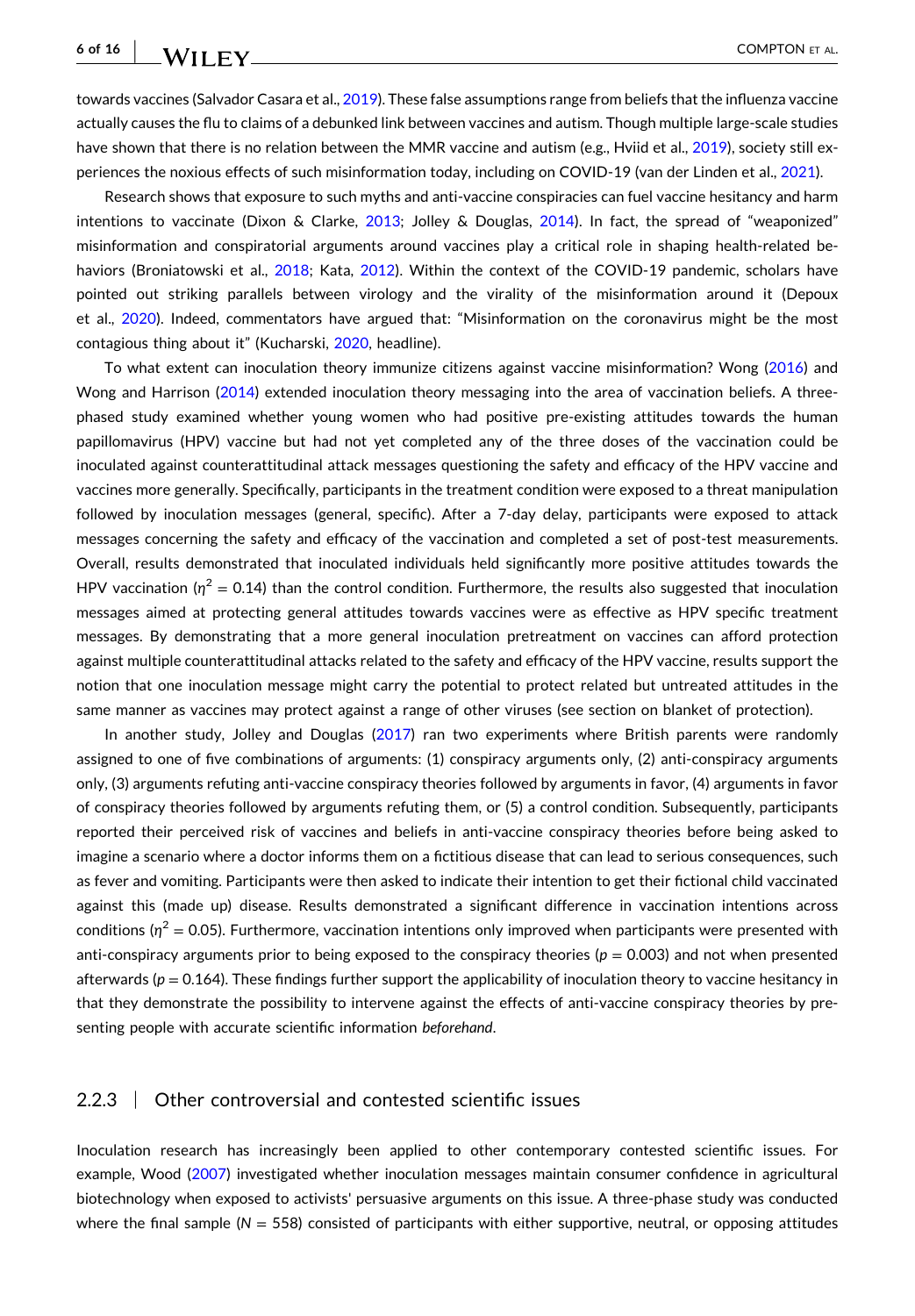#### - **7 of 16**WILEY

towards the target topic. In Phase 1, all consenting participants completed a pretest survey measuring their attitudes toward agricultural biotechnology as well as perceived threat to their beliefs. Subsequently, while participants in the control condition did not receive a message in phase 2, participants in the treatment condition received a prototypical inoculation message (Compton, [2013\)](#page-10-0) which raised and refuted three arguments related to inadequate testing, potential health risks, and environmental risks. In phase 3, all participants were exposed to an attack message upon which they completed the posttest survey measuring perceived threat, attitudes toward agricultural biotechnology, and counterarguing output. Importantly, the results showed that inoculated participants demonstrated significantly more positive attitudes toward biotechnology following an attack message despite initially reporting positive ( $\beta = 0.22$ ,  $p < 0.01$ ), neutral ( $\beta = 0.18$ ,  $p < 0.01$ ), or opposing attitudes (*β* = 0.19, *p* < 0.01). A similar pattern was evident in threat levels, which all significantly increased amongst initially neutral ( $β = 0.15$ ,  $p < 0.05$ ) and opposed participants ( $β = 0.21$ ,  $p < 0.01$ ). Counterarguing output also increased marginally among initially supportive and neutral participants ( $β = 0.06$ ,  $p < 0.10$ ). These findings not only extend the application of inoculation messages to the realm of societally contested issues but also demonstrate that individuals with differing pre‐existing views can be inoculated. Thus, the theoretical assumptions, as well as the boundary conditions of inoculation theory were challenged and indeed, Wood ([2007\)](#page-14-0) called for a "rethinking" of the analogy.

Another divisive issue concerns public attitudes toward experimentation on animals for research. Indeed, public opinion polls from Pew show that the American public is sharply divided on the issue (Strauss, [2018](#page-13-0)). Nabi [\(2003\)](#page-12-0) examined the role of affect in inoculating attitudes towards medical experimentation of animals and whether differing combinations of emotionally evocative content can confer resistance to persuasion. A total of 127 participants who were supportive of animal testing were either assigned to the inoculative pretreatment condition or the control condition. In the inoculation condition, participants were exposed to one out of four emotionally evocative pretreatment visuals that ranged in their intensity (high vs. low affect). Subsequently, all participants were exposed to an attack video message arguing that animal testing is cruel, cold, and insensitive. All participants then completed a posttest questionnaire measuring their attitudes toward animal testing, threat to belief, negative emotional arousal, and credibility of the narrator. Results indicated that emotionally consistent messaging (e.g., high/low affect across pretreatment, counterargument, and refutation) conferred greater resistance to persuasive challenges ( $M = 4.84$ ,  $SD = 1.39$ ) than emotionally inconsistent messaging ( $M = 4.50$ ,  $SD = 1.38$ ) and the control group ( $M = 4.45$ ,  $SD = 1.48$ ) at  $p < 0.05$ . These findings suggest that an emotionally evocative pretreatment can offer resistance to both emotion‐laden information as well as attitude change and therefore emphasizes the importance of emotion in the process of conferring resistance through inoculation as well as the possibility to inoculate people against highly emotional content itself.

### **3** <sup>|</sup> **INOCULATION THEORY: NEW FRONTIERS**

Extant empirical findings are promising, but further research is needed to tease out a more nuanced understanding of how inoculation can combat threats to scientific knowledge and understanding—including more research into climate change beliefs; the global challenge of vaccine hesitancy (especially in the context of COVID‐19); and other areas. Accordingly, below we synthesize key insights from the body of research reviewed above and outline new theoretical frontiers for inoculation theory scholarship in the post‐truth era.

### **3.1** <sup>|</sup> **More about prophylactic versus therapeutic inoculation**

The studies reviewed here that have shown that inoculation messages can have positive effects on audiences regardless of their prior attitudes are particularly encouraging, since in the context of contested science, people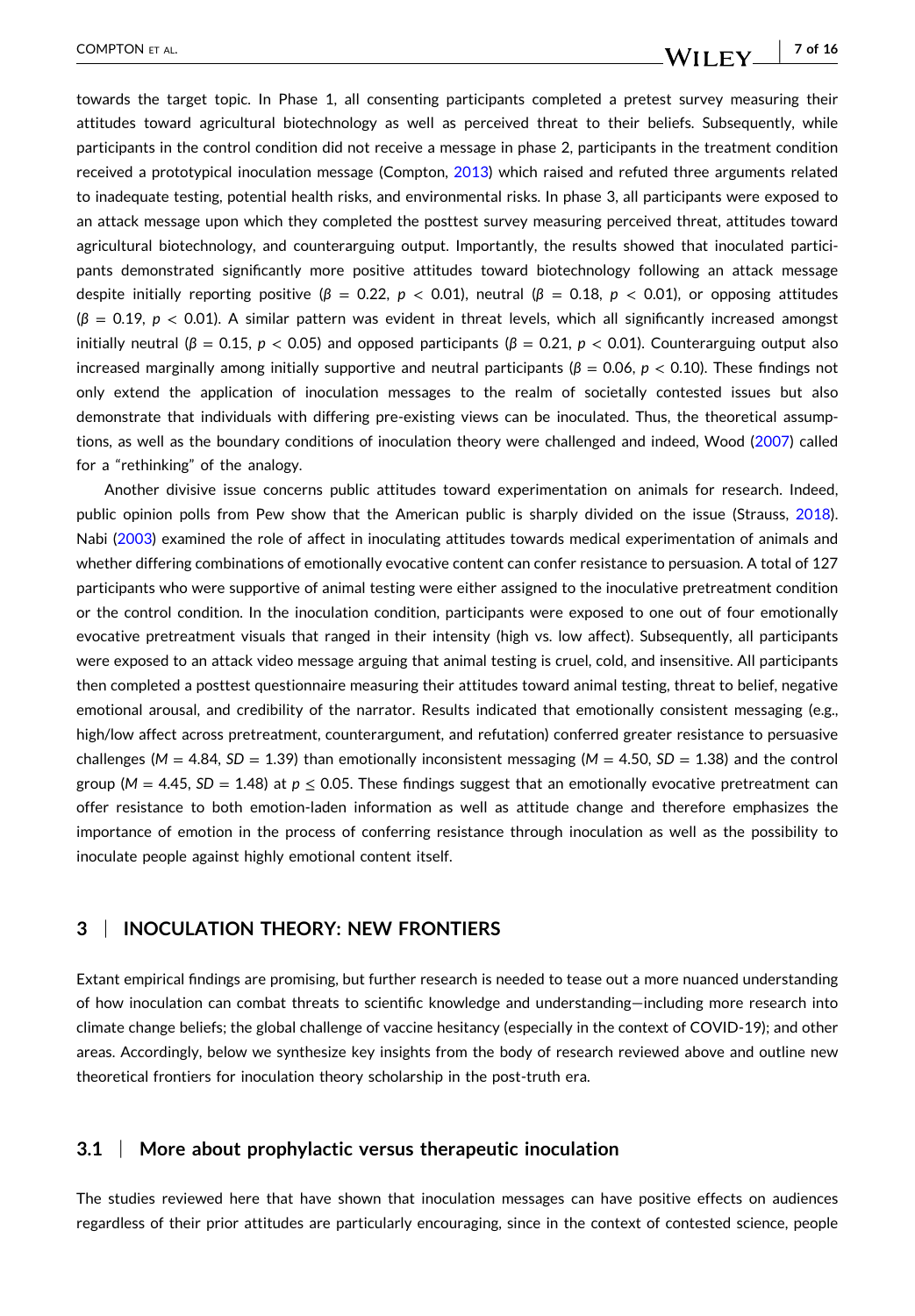# $\mathbf{WII}$  , experiment that  $\mathbf{COMPTON}$  et al.

often have strong differing attitudes toward an issue. But such applications of inoculation theory have also raised questions about whether these are still "true" inoculation effects as well as how to conceptualize the analogy in further inoculation theory development (Compton, [2020b](#page-10-0)). On one end of the spectrum, an argument can be made that inoculation messages in this context are simply two-sided persuasive messages leading to attitudinal change (Compton, [2020b](#page-10-0); Ivanov, [2017;](#page-11-0) Wood, [2007\)](#page-14-0). Yet, Compton ([2013](#page-10-0)) views the biological analogy as instructive rather than restrictive. Administering an inoculation to those already "afflicted" need not be inconsistent with the medical analogy when we consider the idea of therapeutic vaccines. Therapeutic vaccines are designed to treat an existing illness and provide protection against future attacks (Nossal, [1999\)](#page-12-0). That is, in contrast to the more conventional prophylactic inoculation that preemptively protects against harm, a therapeutic inoculation both cures an existing harm *and* protects against future harm. Inoculation—even in its original medical context—is not limited, then, to conventional, prophylactic applications; extending inoculation messages to audiences that hold differing perspectives holds tightly to the analogic of inoculation theory (Compton, [2020b\)](#page-10-0). Just as the incubation period of viruses can differ widely, so too can the incubation period of misinformation vary before it has fully persuaded an individual. In many of those cases, therapeutic approaches seem to have retroactive benefits. In fact, not only do inoculation messages seem to "work" with those with different positions on an issue, but such therapeutic applications also seem to avoid some of the pitfalls of other persuasive techniques. For example, although it is possible that administering a "vaccine" can cause psychological reactance in domains where beliefs are infused with ideology, consistent with Wood ([2007](#page-14-0)), van der Linden, Maibach, et al. [\(2017\)](#page-13-0), Williams and Bond ([2020](#page-14-0)), and Maertens et al. ([2020\)](#page-12-0), all found no backfire effect and a near‐identical positive inoculation pattern across prior attitudes and political ideology, where respondents of all stripes moved in directions consistent with the conclusions of climate science. Similar findings have been re-ported by others across domains, including climate change (Cook et al., [2017](#page-13-0); van der Linden, Leiserowitz, 2017), emerging energy technologies (Bolsen & Druckman, [2015](#page-10-0)), and conspiracy theories about 9/11 and vaccine safety (Banas & Miller, [2013;](#page-10-0) Jolley & Douglas, [2017\)](#page-12-0). Thus, one novel insight derived from this review is that unlike other forms of scientific messaging (e.g., persuasive frames about the impacts of climate change, see Hart & Nisbet, [2012\)](#page-11-0), inoculation does not seem to elicit boomerang effects (or psychological reactance) in the context of contested scientific issues. One potential explanation for this observation is that inoculation often involves making people aware of their own vulnerabilities to attack and revealing the manipulation attempts of the persuader which may elicit enhanced deception monitoring (Cook et al., [2017](#page-11-0); Maertens et al., [2020;](#page-12-0) Sagarin et al., [2002](#page-13-0)). Future research should continue to check for boomerang effects, and at the same time, add precision to our understanding of why inoculation messages seem more immune to backfire effects than other persuasion techniques.

### **3.2** <sup>|</sup> **Source credibility: Who is delivering or administering the inoculation?**

Source credibility has been extensively studied in persuasion research and is regarded as a key factor in the inoculation process (Ivanov, [2017\)](#page-11-0). It can be understood as the perceived accuracy, validity, and plausibility of a message (Rice & Atkins, [2012](#page-10-0)). Source credibility also shares a complex link with related factors such as trustworthiness and perceived competence of the source (Metzger et al., [2003;](#page-12-0) O'Keefe, [2002](#page-12-0)). Although research continues to demonstrate the interplay between persuasion and source credibility (Wasike, [2017](#page-14-0)), studies examining its role in attitudinal resistance have been limited. Initial research found that persuasive attacks from credible sources reduce belief levels significantly (Tannenbaum et al., [1966\)](#page-13-0). In general, though, the more positive perceptions a recipient has of the source of the inoculation, the more effective the inoculation process (An & Pfau, [2004;](#page-10-0) Compton, [2020a\)](#page-10-0). Inoculation has also been used as a vehicle in itself to protect source credibility, for example, when it comes to the character of a political candidate (Pfau & Kenski, [1990\)](#page-13-0). Interestingly, other findings suggest that when ethical concerns are raised in a scientist's blog, the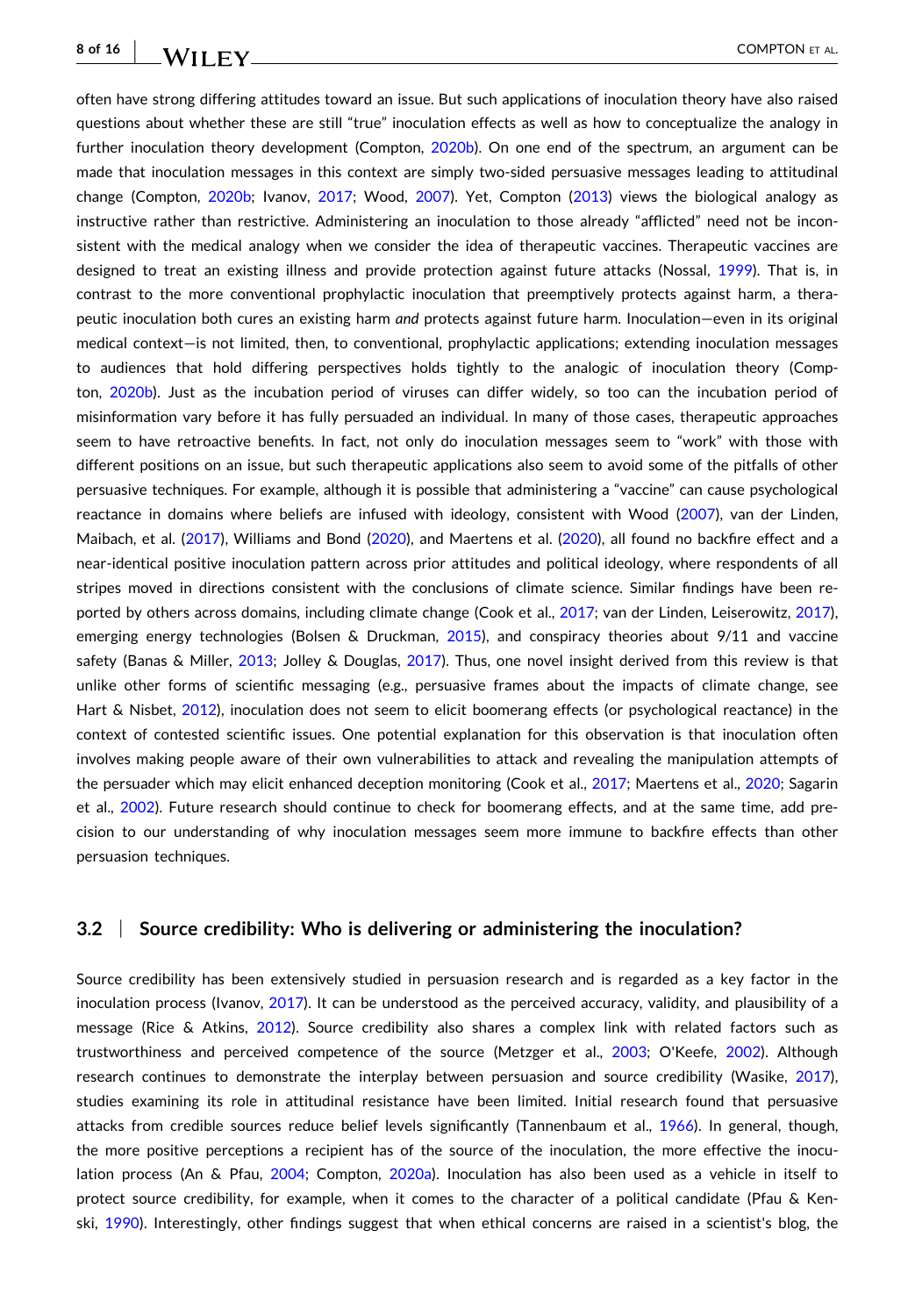scientist's trustworthiness is enhanced, and this is especially true when the scientist is the one to bring up the ethical concerns and not someone else. Scholars have referred to this process as "stealing thunder"—a related method within persuasion research where information likely to be revealed by an opposing party is pre‐ emptively exposed to downplay the significance and reduce its potential impact (Dolnik et al., [2003\)](#page-11-0). Some scholars have extended the concept of source derogation to the biological analogy—albeit loosely—positing that the status of the "inoculator" (i.e. the source who delivers the "vaccine") could affect inoculation messaging (Anderson, [1967;](#page-10-0) Compton, [2013\)](#page-10-0).

More research is needed to disentangle message from source effects, specifically in the context of contested science, for example, whether the voice of a single scientist or describing the consensus among a group of scientists is more persuasive in conferring resistance against attacks on the scientific consensus (van der Linden, Leiserowitz, et al., [2017\)](#page-13-0). Similarly, not much is known about the role of the government and other organizations (e.g., the CDC) as a source in delivering inoculations against, for example, crises, fake news, and misinformation (Ivanov et al., [2016](#page-11-0); van der Linden et al., [2018\)](#page-14-0), especially as a function of other potential moderators, such as ideological worldviews (Oberauer & Lewandowsky, [2016\)](#page-12-0).

### **3.3** <sup>|</sup> **Active versus passive inoculation: learning by doing**

The majority of inoculation research has relied on so-called "passive refutations" in which both the counterarguments as well as the refutations are provided for the recipient—usually in the form of a conventional persuasive article (Lewandowsky & van der Linden, [2021](#page-12-0)). McGuire argued, however, that when participants are required to actively generate pro‐and counter‐arguments themselves, this would elicit a more involved cognitive process leading to enhanced resistance (McGuire & Papageorgis, [1961\)](#page-12-0). Whether active inoculation generates greater resistance has remained an open empirical question (Banas & Rains, [2010\)](#page-10-0) and inoculation research has only recently begun to fully examine the potential of active inoculation.

For example, one novel approach to active inoculation is pioneered by Roozenbeek and van der Linden ([2018](#page-13-0), [2019\)](#page-13-0)—who designed an interactive choice‐based fake news game (*Bad News*) during which participants actively generate their own antibodies by designing misleading content themselves in a controlled and simulated social media environment. During the approximately 15 min of gameplay, players are encouraged to walk a mile in the shoes of a fake news tycoon and are preemptively exposed to weakened doses of six common manipulation techniques used in the production of fake news: impersonation, polarization, emotion, discrediting, trolling, and conspiracy theories. The game itself warns players of the threat of fake news by challenging their beliefs as well as through impending attacks from other users. Participants were tested before and after gameplay using a series of real and fake news headlines. Results from a large‐scale within‐subject design  $(N = 15,000)$  finds that the active experience significantly inoculates  $(d = 0.16$  to  $d = 0.52)$  players against misinformation (Roozenbeek & van der Linden, [2018,](#page-13-0) [2019](#page-13-0)) and that the game also boosts confidence, a critical factor in resisting persuasion (Basol et al., [2020\)](#page-10-0). Subsequent research has replicated these results (Maertens et al., [2020\)](#page-12-0), established the efficacy of the gamified inoculation approach in different (cultural) contexts (Basol et al., [2021;](#page-10-0) Roozenbeek et al., [2020\)](#page-13-0), and found that the inoculation effects can last up to 2 months with regular re-testing, functioning much like "booster shots" help to extend the protection of medical inoculations (Maertens, Roozenbeek, et al., [2020\)](#page-12-0). Yet, the comparative advantage over traditional "passive" inoculation pretreatments still remains unclear and so future research should evaluate gamified (active) versus traditional inoculation interventions (e.g., see Basol et al., [2021\)](#page-10-0). The active inoculation approach developed by Roozenbeek and van der Linden [\(2019](#page-13-0)) has also been adapted to inoculate players against the logical fallacies found in climate change misinformation in a smartphone game called "Cranky Uncle" based on a humorous book applying logic‐based inoculation to climate misinformation (Cook, [2020\)](#page-11-0).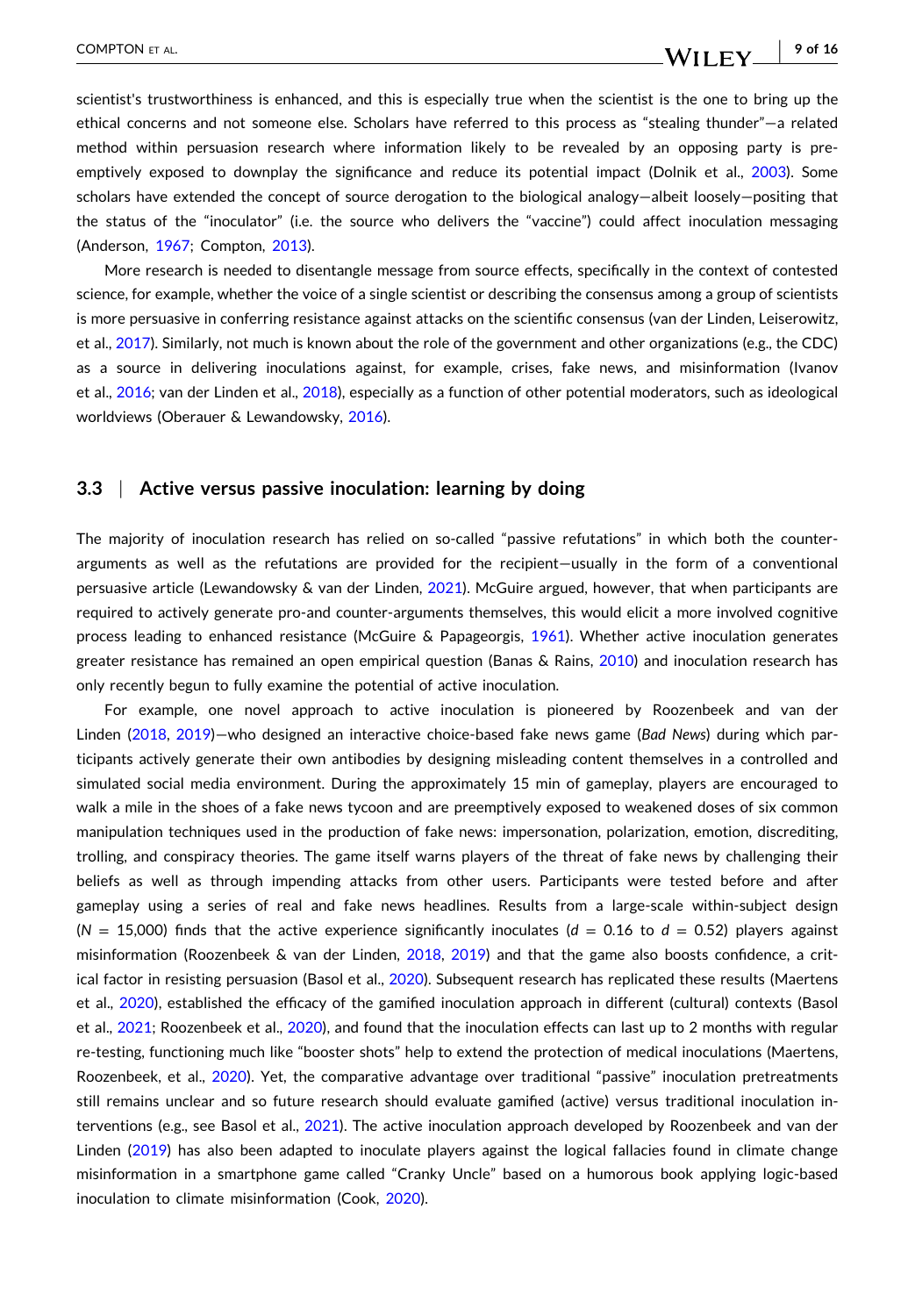### **3.4** <sup>|</sup> **Spreading the vaccine: herd immunity and post‐inoculation talk**

While it is known that false information spreads and replicates faster than true information (Vosoughi et al., [2018](#page-14-0)), herd immunity and community resistance can be achieved when the spread of the inoculation outpaces the online spread of inaccurate (scientific) information (Tambuscio et al., [2015\)](#page-13-0). Considering that PIT demonstrated a positive impact on sharing issue‐relevant information beyond the treatment material at the time of its 'injection" (Dillingham & Ivanov, [2016\)](#page-11-0), PIT is regarded as a dynamic process which can play a crucial role in the momentum of social influence campaigns (Southwell & Yzer, [2007\)](#page-13-0). In short, the spread of inoculation adds an important social dimension to the theory (Basol et al., [2021\)](#page-10-0).

The context of contested science seems particularly well suited for further exploration of PIT. Consider, for example, Goldberg and colleagues' ([2019](#page-11-0)) findings that talking about climate change with family and friends having "climate conversations"—leads to more acceptance of climate science, including supporting key understandings, like the scientific consensus on climate change. Because inoculation theory leads to more talk, and more talk can lead to more acceptance of science, inoculation theory‐based messages about science could be particularly powerful, and future research should focus on the best way to design such inoculation messages.

### **4** <sup>|</sup> **CONCLUSIONS AND RECOMMENDATIONS**

There is a substantial enough body of work of inoculation theory in the context of contested science and misinformation to begin to see accumulating knowledge, as we have shown here. Extant work is encouraging and timely, with consequential scientific issues ripe for attention from an inoculation perspective. We end our review with four main recommendations to pursue such possibilities.

- 1. Prophylactic (conventional, preemptive) and therapeutic (retroactive) inoculation messaging should be designed and tested across a wide range of scientific issues, to protect desirable attitudes and beliefs (prophylactic) and to change undesirable attitudes and beliefs and then make the new attitudes and beliefs more resilient (therapeutic). We urge scholars to identify inoculation messaging as such (prophylactic or therapeutic). The type of inoculation matters little in practice—inoculation messages in the field will be received by those with and those without the intended attitude already in place (see Basol et al., [2020;](#page-10-0) Ivanov et al., [2017](#page-12-0)). The type of inoculation does, though, matter when clarifying and developing theory (Compton, [2020b\)](#page-10-0).
- 2. We have argued here that source credibility issues are particularly important in applying inoculation theory to scientific issues, especially when argumentation focuses on scientific consensus and channels of scientific information messaging (e.g., conventional news, government reports). Such efforts could also build on the theoretical work that explores issues of inoculation theory and character assassination—particularly pointed attacks on perceptions of a source's competence, character, or other image variables (Compton, [2020a](#page-10-0)).
- 3. Researchers exploring issues of inoculation theory should return to something explored in McGuire's earliest work—active and passive defenses (see McGuire & Papageorgis, [1961](#page-12-0))—building off the extant work of Roozenbeek and van der Linden [\(2018,](#page-13-0) [2019](#page-13-0), [2020](#page-13-0)) and the success they found with defenses built through active participation in video games that simulate persuasive arguments on social media.
- 4. PIT warrants continued study in the context of politicized science. Little is known about PIT in general, and with science communication applications in particular, regarding mapping the spread of talk (e.g., social network topologies) and some of the metacommunication dimensions of PIT. Consider, for example, that Cook et al. [\(2017\)](#page-11-0) found inoculation effects through helping message recipients identify reasoning fallacies. Would this message content also spread through talk, and if so, could enhanced critical thinking also spread, both online and offline?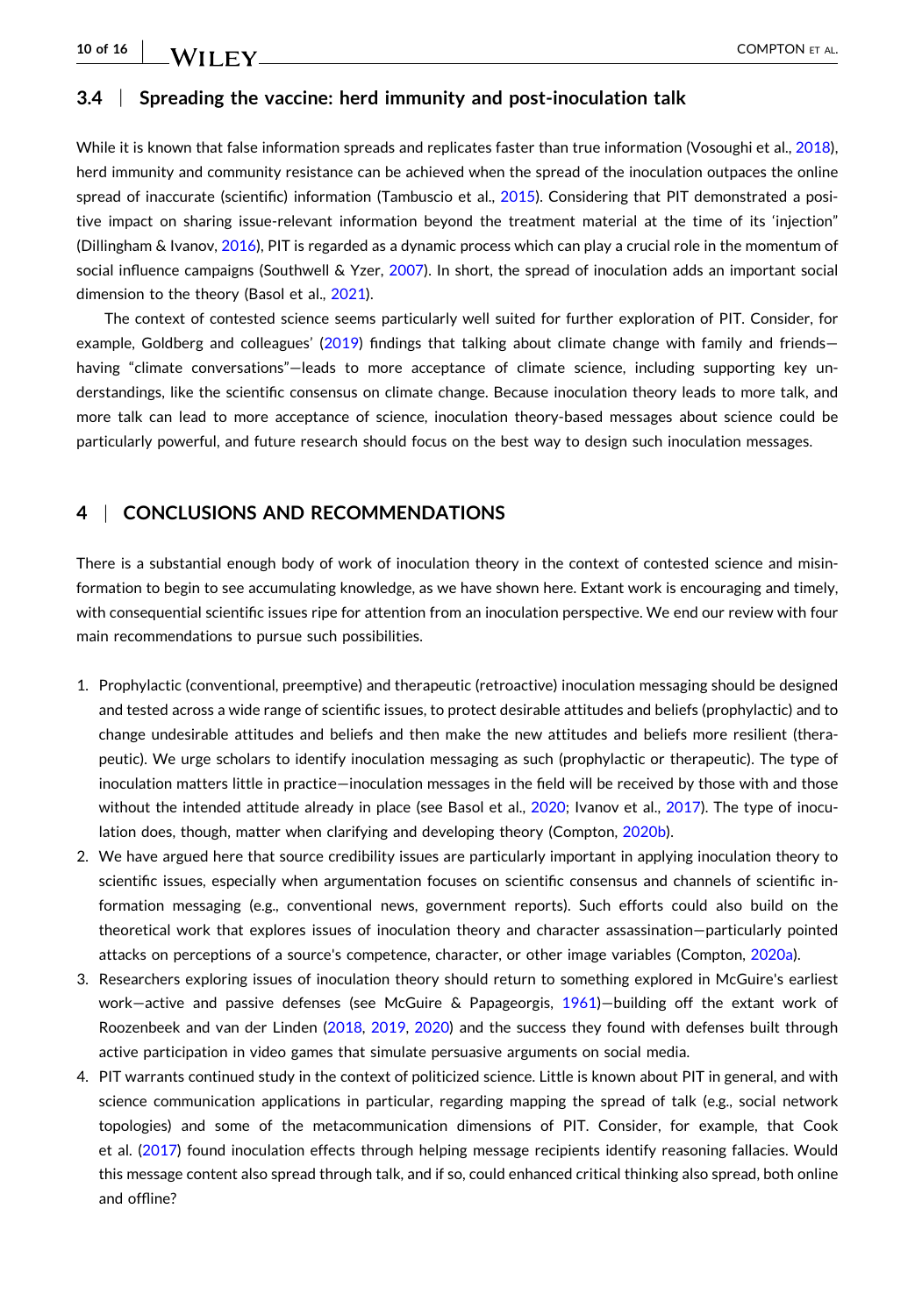#### WILEY **W**

- **11 of 16**

<span id="page-10-0"></span>Of course, there is much to be learned about issues that have already received some attention in inoculation theory research—issues like climate change and vaccination beliefs—and research on these issues should continue. At the same time, there are a number of other topics that remain unexplored in inoculation theory scholarship, including GMO labeling, nanotechnology, and COVID‐19. In fact, the onslaught of scientific misinformation about COVID‐19, from fake cures (e.g., ingesting alcohol) to unfounded conspiracy theories about vaccines are ripe for inoculation theory scholarship (Basol et al., 2021; van der Linden, Dixon, et al., [2021\)](#page-13-0).

In their classic review, Eagly and Chaiken [\(1993\)](#page-11-0) noted that whilst the analogy is clever, many questions about inoculation theory remain unanswered. Amidst a worldwide "infodemic," we contend that the study and application of inoculation theory has never been more relevant and exciting for social psychologists and communication scholars than it is today.

### **ACKNOWLEDGMENT**

We kindly thank the editor and two anonymous reviewers for their helpful feedback and comments.

### **ORCID**

*Josh Compton* <https://orcid.org/0000-0003-4625-3823> *Sander van der Linden* <https://orcid.org/0000-0002-0269-1744> John Cook **b** <http://orcid.org/0000-0001-8488-6766> *Melisa Basol* <https://orcid.org/0000-0003-1480-6462>

### **REFERENCES**

An, C., & Pfau, M. (2004). The efficacy of inoculation in televised political debates. *Journal of Communication*, *54*(3), 421–436.

- Anderson, L. R. (1967). Belief defense produced by derogation of message source. *Journal of Experimental Social Psychology*, *3*(4), 349–360.
- Atkin, C., & Rice, R. (2012). *Public communication campaigns*. SAGE Publications.
- Banas, J. A., & Miller, G. (2013). Inducing resistance to conspiracy theory propaganda: Testing inoculation and metainoculation strategies. *Human Communication Research*, *39*(2), 184–207.
- Banas, J. A., & Rains, S. A. (2010). A meta‐analysis of research on inoculation theory. *Communication Monographs*, *77*(3), 281–311.
- Banas, J. A., & Richards, A. S. (2017). Apprehension or motivation to defend attitudes? Exploring the underlying threat mechanism in inoculation‐induced resistance to persuasion. *Communication Monographs*, *84*(2), 164–178.
- Basol, M., Roozenbeek, J., Berriche, M., Uenal, F., McClanahan, W.P., & van der Linden, S. (2021). Towards psychological herd immunity: Cross‐cultural evidence for two prebunking interventions against COVID‐19 misinformation. *Big Data & Society*, in press.
- Basol, M., Roozenbeek, J., & van der Linden, S. (2020). Good news about Bad News: Gamified inoculation boosts confidence and cognitive immunity against fake news. *Journal of Cognition*, *3*(1), 1–9. <https://doi.org/10.5334/joc.91>.

Bolsen, T., & Druckman, J. N. (2015). Counteracting the politicization of science. *Journal of Communication*, *65*(5), 745–769.

- Broniatowski, D. A., Jamison, A. M., Qi, S., AlKulaib, L., Chen, T., Benton, A., Quinn, S. C., & Dredze, M. (2018). Weaponized health communication: Twitter bots and Russian trolls amplify the vaccine debate. *American Journal of Public Health*, *108*(10), 1378–1384.
- Compton, J. (2009). Threat explication: What we know and don't yet know about a key component of inoculation theory. *Journal of the Speech and Theatre Association of Missouri*, *39*, 1–18.
- Compton, J. (2013). Inoculation theory. In J. P. Dillard, & L. Shen (Eds.), *The Sage handbook of persuasion: Developments in theory and practice* (2nd ed., pp. 220–236). Sage.
- Compton, J. (2020a). Inoculation and/as character assassination. In S. A. Samoilenko, M. Icks, J. Keohane, & E. Shiraev (Eds.), *Routledge handbook of character assassination and reputation management*. Routledge.
- Compton, J. (2020b). Prophylactic versus therapeutic inoculation treatments for resistance to influence. *Communication Theory*, *30*(3), 330–343. <https://doi.org/10.1093/ct/qtz004>
- Compton, J., & Ivanov, B. (2013). Vaccinating voters: Surveying political campaign inoculation scholarship. *Annals of the International Communication Association*, *37*(1), 251–283.
- Compton, J., Jackson, B., & Dimmock, J. A. (2016). Persuading others to avoid persuasion: Inoculation theory and resistant health attitudes. *Frontiers in Psychology*, *7*(122). <https://doi.org/10.3389/fpsyg.2016.00122>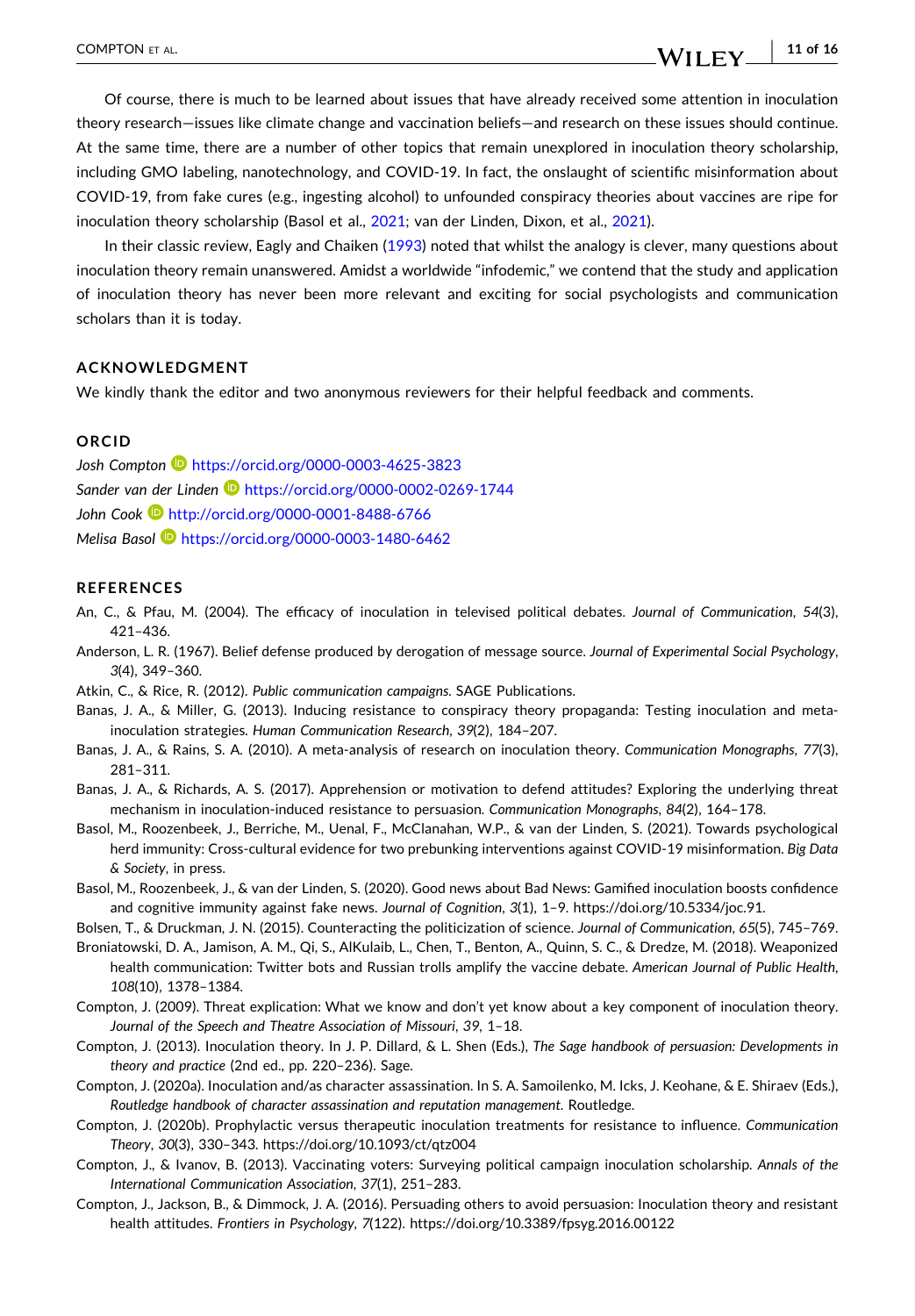#### <span id="page-11-0"></span>**12 of 16** WILEY COMPTON ET AL.

- Compton, J., & Pfau, M. (2009). Spreading inoculation: Inoculation, resistance to influence, and word‐of‐mouth communication. *Communication Theory*, *19*, 9–28.
- Compton, J. A., & Pfau, M. (2005). Inoculation theory of resistance to influence at maturity: Recent progress in theory development and application and suggestions for future research. *Annals of the International Communication Association*, *29*(1), 97–146.
- Cook, J. (2020). *Cranky Uncle vs climate change: How to understand and respond to climate science deniers*. Citadel Press.
- Cook, J., Ellerton, P., & Kinkead, D. (2018). Deconstructing climate misinformation to identify reasoning errors. *Environmental Research Letters*, *13*(2), 024018.
- Cook, J., Lewandowsky, S., & Ecker, U. K. (2017). Neutralizing misinformation through inoculation: Exposing misleading argumentation techniques reduces their influence. *PloS One*, *12*(5), e0175799.
- Cook, J., Oreskes, N., Doran, P. T., Anderegg, W. R., Verheggen, B., Maibach, E. W., & Nuccitelli, D. (2016). Consensus on consensus: A synthesis of consensus estimates on human‐caused global warming. *Environmental Research Letters*, *11*(4), 048002.
- Cook, J., van der Linden, S., Maibach, E., & Lewandowsky, S. (2018). *The consensus handbook*. [http://www.](http://www.climatechangecommunication.org/all/consensus-handbook/) [climatechangecommunication.org/all/consensus](http://www.climatechangecommunication.org/all/consensus-handbook/)‐handbook/
- Depoux, A., Martin, S., Karafillakis, E., Preet, R., Wilder‐Smith, A., & Larson, H. (2020). The pandemic of social media panic travels faster than the COVID‐19 outbreak. *Journal of Travel Medicine*, *27*(3). <https://doi.org/10.1093/jtm/taaa031>
- Dillingham, L. L., & Ivanov, B. (2016). Using postinoculation talk to strengthen generated resistance. *Communication Research Reports*, *33*(4), 295–302.
- Dixon, G., & Clarke, C. (2013). The effect of falsely balanced reporting of the autism-vaccine controversy on vaccine safety perceptions and behavioral intentions. *Health Education Research*, *28*(2), 352–359.
- Dixon, G. N., McKeever, B. W., Holton, A. E., Clarke, C., & Eosco, G. (2015). The power of a picture: Overcoming scientific misinformation by communicating weight‐of‐evidence information with visual exemplars. *Journal of Commun*, *65*(4), 639–659.
- Dolnik, L., Case, T. I., & Williams, K. D. (2003). Stealing thunder as a courtroom tactic revisited: Processes and boundaries. *Law and Human Behavior*, *27*(3), 267–287.
- Eagly, A. H., & Chaiken, S. (1993). *The psychology of attitudes*. Harcourt Brace Jovanovich.
- Elsasser, S. W., & Dunlap, R. E. (2013). Leading voices in the denier choir. *American Behavioral Scientist*, *57*(6), 754–776.
- Flemming, D., Cress, U., Kimmig, S., Brandt, M., & Kimmerle, J. (2018). Emotionalization in science communication: The impact of narratives and visual representations on knowledge gain and risk perception. *Frontiers in Communication*, *3*, 3.
- Gallup. (2019). Chapter 5: Attitudes to vaccines. In: *Wellcome global monitor 2018*. [https://wellcome.org/reports/wellcome](https://wellcome.org/reports/wellcome-global-monitor/2018/chapter-5-attitudes-vaccines)‐ global‐[monitor/2018/chapter](https://wellcome.org/reports/wellcome-global-monitor/2018/chapter-5-attitudes-vaccines)‐5‐attitudes‐vaccines
- Goldberg, M. H., van der Linden, S., Maibach, E., & Leiserowitz, A. (2019). Discussing global warming leads to greater acceptance of climate science. *Proceedings of the National Academy of Sciences of the United States of America*, *116*(30), 14804–14805. <https://doi.org/10.1073/pnas.1906589116>
- Goldenberg, J., Libai, B., & Muller, E. (2001). Talk of the network: A complex systems look at the underlying process of word‐of‐mouth. *Marketing Letters*, *12*(3), 211–223.
- Gordon, A., Brooks, J. C. W., Quadflieg, S., Ecker, U. K. H., & Lewandowsky, S. (2017). Exploring the neural substrates of misinformation processing. *Neuropsychologia*, *106*, 216–224.
- Hardy, B. W., Tallapragada, M., Besley, J. C., & Yuan, S. (2019). The effects of the "War on Science" frame on scientists' credibility. *Science Communication*, *41*(1), 90–112.
- Hart, P. S., & Nisbet, E. C. (2012). Boomerang effects in science communication. *Communication Research*, *39*(6), 701–723.
- Hviid, A., Hansen, J. V., Frisch, M., & Melbye, M. (2019). Measles, mumps, rubella vaccination and autism. *Annals of Internal Medicine*, *170*(8), 513–520.
- Ivanov, B. (2011). Designing inoculation messages for health communication campaigns. In H. Cho (Ed.), *Health communication message design: Theory and practice* (pp. 73–93). Sage.
- Ivanov, B. (2017). *Inoculation theory applied in health and risk messaging*. Oxford encyclopedia of communication.
- Ivanov, B., Burns, W. J., Sellnow, T. L., Petrun Sayers, E. L., Veil, S. R., & Mayorga, M. W. (2016). Using an inoculation message approach to promote public confidence in protective agencies. *Journal of Applied Communication Research*, *44*(4), 381–398.
- Ivanov, B., Miller, C. H., Compton, J., Averbeck, J. M., Harrison, K. J., Sims, J. D., & Parker, K. A. (2012). Effects of postinoculation talk on resistance to influence. *Journal of Communication*, *62*(4), 701–718.
- Ivanov, B., Parker, K. A., & Dillingham, L. L. (2020). Inoculation theory as a strategic tool. In H. D. O'Hair, & M. J. O'Hair (Eds.), *Handbook of applied communication research* (Vol. *1*, pp. 13–28). Wiley.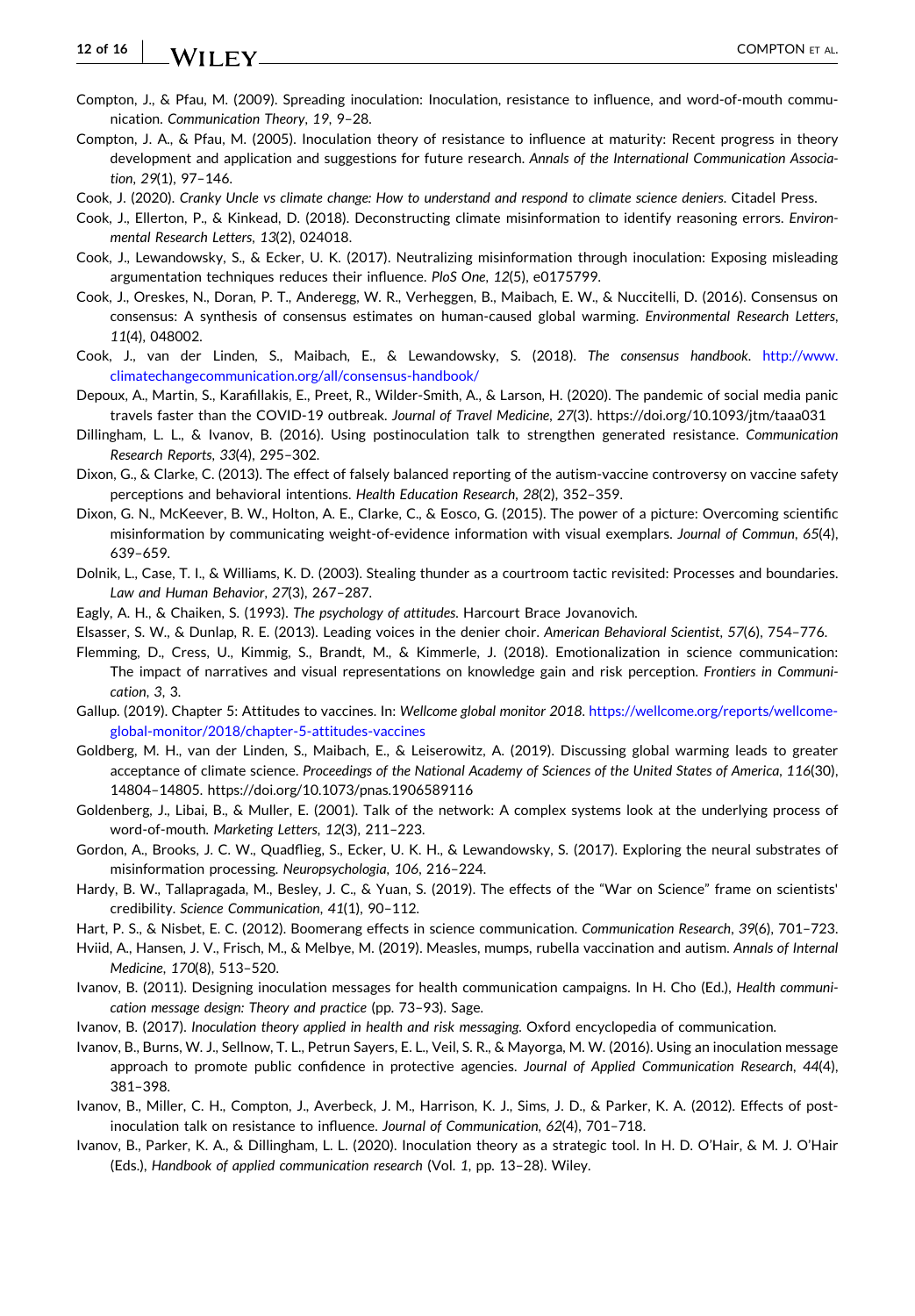- **13 of 16**

- <span id="page-12-0"></span>Ivanov, B., Rains, S. A., Geegan, S. A., Vos, S. C., Haarstad, N. D., & Parker, K. A. (2017). Beyond simple inoculation: Examining the persuasive value of inoculation for audiences with initially neutral or opposing attitudes. *Western Journal of Communication*, *81*(1), 105–126.
- Ivanov, B., Sims, J. D., Compton, J., Miller, C. H., Parker, K. A., Parker, J. L., Harrison, K. J., & Averbeck, J. M. (2015). The general content of postinoculation talk: Recalled issue‐specific conversations following inoculation treatments. *Western Journal of Communication*, *79*(2), 218–238.
- Iyengar, S., & Massey, D. S. (2018). Scientific communication in a post‐truth society. *Proceedings of the National Academy of Sciences*, 201805868.
- Jolley, D., & Douglas, K. M. (2014). The effects of anti‐vaccine conspiracy theories on vaccination intentions. *PloS One*, *9*(2), e89177.
- Jolley, D., & Douglas, K. M. (2017). Prevention is better than cure: Addressing anti‐vaccine conspiracy theories. *Journal of Applied Social Psychology*, *47*(8), 459–469.
- Kata, A. (2012). Anti‐vaccine activists, Web 2.0, and the postmodern paradigm ‐ an overview of tactics and tropes used online by the anti‐vaccination movement. *Vaccine*, *30*(25), 3778–3789.
- Centers for Disease Control and Prevention. (2020, December 16). *Key facts about seasonal flu vaccine*. [https://www.cdc.](https://www.cdc.gov/flu/prevent/keyfacts.htm#flu-vaccination) [gov/flu/prevent/keyfacts.htm#flu](https://www.cdc.gov/flu/prevent/keyfacts.htm#flu-vaccination)‐vaccination
- Kucharski, A. (2020, February). Misinformation on the coronavirus might be the most contagious thing about it. *The Guardian*. [https://www.theguardian.com/commentisfree/2020/feb/08/misinformation](https://www.theguardian.com/commentisfree/2020/feb/08/misinformation-coronavirus-contagious-infections)‐coronavirus‐contagious‐infections
- Larson, H. J., Jarrett, C., Eckersberger, E., Smith, D. M. D., & Paterson, P. (2014). Understanding vaccine hesitancy around vaccines and vaccination from a global perspective: A systematic review of published literature, 2007‐2012. *Vaccine*, *32*(19), 2150–2159.
- Lewandowsky, S., Ecker, U. K. H., & Cook, J. (2017). Beyond misinformation: Understanding and coping with the "Post‐ Truth" era. *Journal of Applied Research in Memory and Cognition*, *6*(4), 353–369.
- Lewandowsky, S., Ecker, U. K. H., Seifert, C. M., Schwarz, N., & Cook, J. (2012). Misinformation and its correction. *Psychological Science in the Public Interest*, *13*(3), 106–131.
- Lewandowsky, S., & Oberauer, K. (2016). Motivated rejection of science. *Current Directions in Psychological Science*, *25*(4), 217–222.
- Lewandowsky, S., & van der Linden, S. (2021). Countering misinformation and fake news through inoculation and prebunking. *European Review of Social Psychology*. Advance Online Publication. [https://doi.org/10.1080/10463283.2021.](https://doi.org/10.1080/10463283.2021.1876983) [1876983](https://doi.org/10.1080/10463283.2021.1876983)
- Lin, W. K., & Pfau, M. (2007). Can inoculation work against the spiral of silence? A study of public opinion on the future of Taiwan. *International Journal of Public Opinion Research*, *19*(2), 155–172.
- Maertens, R., Anseel, F., & van der Linden, S. (2020). Combatting climate change misinformation: Evidence for longevity of inoculation and consensus messaging effects. *Journal of Environmental Psychology*, *70*, 101455. [https://doi.org/10.](https://doi.org/10.1016/j.jenvp.2020.101455) [1016/j.jenvp.2020.101455](https://doi.org/10.1016/j.jenvp.2020.101455)
- Maertens, R., Roozenbeek, J., Basol, M., & van der Linden, S. (2020). Long‐term effectiveness of inoculation against misinformation: Three longitudinal experiments. *Journal of Experimental Psychology: Applied*. Advance Online Publication. <https://doi.org/10.1037/xap0000315>
- McGuire, W. J. (1964). Some contemporary approaches. In L. Berkowitz (Ed.), *Advances in experimental social psychology* (Vol. *1*, pp. 191–229). Academic Press.
- McGuire, W. J. (1970). A vaccine for brainwash. *Psychology Today*, *3*(9), 37–64.
- McGuire, W. J., & Papageorgis, D. (1961). The relative efficacy of various types of prior belief‐defense in producing immunity against persuasion. *Journal of Abnormal and Social Psychology*, *62*(2), 327–337.
- McIntyre, L. (2018). *Post‐truth*. MIT Press.
- Menezes, S. (2018). Science training for journalists: An essential tool in the post‐specialist era of journalism. *Frontiers in Communication*, *3*, 4.
- Metzger, M. J., Flanagin, A. J., Eyal, K., Lemus, D. R., & McCann, R. M. (2003). Credibility for the 21st century: Integrating perspectives on source, message, and media credibility in the contemporary media environment. *Annals of the International Communication Association*, *27*(1), 293–335.
- Morgan, A. J., & Poland, G. A. (2011). The Jenner society and the Edward Jenner Museum: Tributes to a physician‐scientist. *Vaccine*, *29*, D152–D154. <https://doi.org/10.1016/j.vaccine.2011.08.128>
- Nabi, R. L. (2003). "Feeling" resistance: Exploring the role of emotionally evocative visuals in inducing inoculation. *Media Psychology*, *5*(2), 199–223.
- Nai, A., Schemeil, Y., & Marie, J.-L. (2017). Anxiety, sophistication, and resistance to persuasion: Evidence from a quasiexperimental survey on global climate change. *Political Psychology*, *38*(1), 137–156.
- Nossal, G. J. (1999). Vaccination. In: *Encyclopedia of life sciences*. [www.els.net](https://www.els.net)

O'Keefe, D. (2002). *Persuasion*. Sage Publications.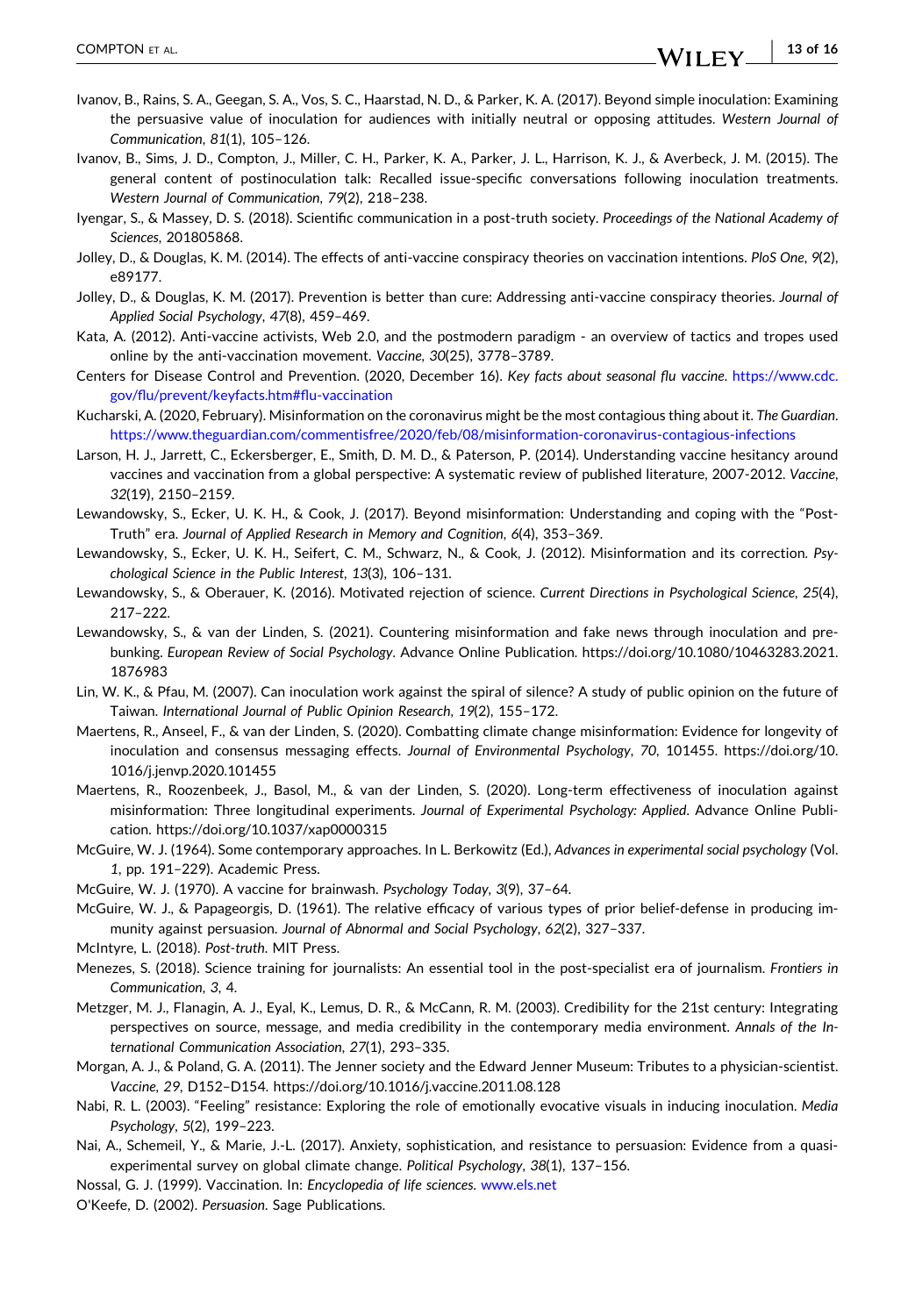#### <span id="page-13-0"></span>**14 of 16 WILEY** COMPTON ET AL.

Oreskes, N., & Conway, E. (2010). *Merchants of doubt*. Bloomsbury.

- Parker, K. A., Ivanov, B., & Compton, J. (2012). Inoculation's efficacy with young adults' risky behaviors: Can inoculation confer cross‐protection over related but untreated issues? *Health Communication*, *27*(3), 223–233.
- Pfau, M., Bockern, S. V., & Kang, J. G. (1992). Use of inoculation to promote resistance to smoking initiation among adolescents. *Communication Monographs*, *59*(3), 213–230.
- Pfau, M., Compton, J., Parker, K. A., An, C., Wittenberg, E. M., Ferguson, M., Horton, H., & Malyshev, Y. (2006). The conundrum of the timing of counterarguing effects in resistance: Strategies to boost the persistence of counterarguing output. *Communication Quarterly*, *54*(2), 143–156. <https://doi.org/10.1080/01463370600650845>
- Pfau, M., & Kenski, H. C. (1990). *Attack politics: Strategy and defense*. Praeger.
- Pfau, M., Park, D., Holbert, R. L., & Cho, J. (2001). The effects of party‐ and PAC‐sponsored issue advertising and the potential of inoculation to combat its impact on the democratic process. *American Behavioral Scientist*, *44*(12), 2379–2397.
- Pfau, M., Tusing, K. J., Koerner, A. F., Lee, W., Godbold, L. C., Penaloza, L. J., & Hong, Y. H. (1997). Enriching the inoculation construct: The role of critical components in the process of resistance. *Human Communication Research*, *24*(2), 187–215.
- Readfearn, G. (2016, November 29). Revealed: Most popular climate story on social media told half a million people that science was a hoax. *Desmog.* [https://www.desmogblog.com/2016/11/29/revealed](https://www.desmogblog.com/2016/11/29/revealed-most-popular-climate-story-social-media-told-half-million-people-science-was-hoax)-most-popular-climate-story-socialmedia‐told‐half‐million‐people‐[science](https://www.desmogblog.com/2016/11/29/revealed-most-popular-climate-story-social-media-told-half-million-people-science-was-hoax)‐was‐hoax
- Robinson, J. P., & Levy, M. R. (1986). Interpersonal communication and news comprehension. *Public Opinion Quarterly*, *50*(2), 160–175.
- Roozenbeek, J., Maertens, R., McClanahan, W., & van der Linden, S. (2020). Disentangling item and testing effects in inoculation research on online misinformation: Solomon revisited. *Educational and Psychological Measurement*, *81*(2), 340–362. Advance Online Publication. <https://doi.org/10.1177/0013164420940378>
- Roozenbeek, J., Schneider, C. R., Dryhurst, S., Kerr, J., Freeman, A. L., Recchia, G., … & Van Der Linden, S. (2020). Susceptibility to misinformation about COVID‐19 around the world. *Royal Society Open Science*, *7*(10), 201199. [https://](https://doi.org/10.1098/rsos.201199) [doi.org/10.1098/rsos.201199](https://doi.org/10.1098/rsos.201199)
- Roozenbeek, J., & van der Linden, S. (2018). The fake news game: Actively inoculating against the risk of misinformation. *Journal of Risk Research*, *22*(5), 570–580. <https://doi.org/10.1080/13669877.2018.1443491>
- Roozenbeek, J., & van der Linden, S. (2019). Fake news game confers psychological resistance against online misinformation. *Palgrave Commun*, *5*, 65. [https://doi.org/10.1057/s41599](https://doi.org/10.1057/s41599-019-0279-9)‐019‐0279‐9
- Roozenbeek, J., van der Linden, S., & Nygren, T. (2020). Prebunking interventions based on "inoculation" theory can reduce susceptibility to misinformation across cultures. *Harvard Kennedy School Misinformation Review*, *1*(2). [https://doi.org/](https://doi.org/10.37016//mr-2020-008) [10.37016//mr](https://doi.org/10.37016//mr-2020-008)‐2020‐008
- Sagarin, B. J., Cialdini, R. B., Rice, W. E., & Serna, S. B. (2002). Dispelling the illusion of invulnerability: The motivations and mechanisms of resistance to persuasion. *Journal of Personality and Social Psychology*, *83*(3), 526–541. [https://doi.org/](https://doi.org/10.1037/0022-3514.83.3.526) 10.1037/0022‐[3514.83.3.526](https://doi.org/10.1037/0022-3514.83.3.526)
- Salvador Casara, B. G., Suitner, C., & Bettinsoli, M. L. (2019). Viral suspicions: Vaccine hesitancy in the Web 2.0. *Journal of Experimental Psychology: Applied*, *25*(3), 354–371. <https://doi.org/10.1037/xap0000211>
- Southwell, B. G., & Yzer, M. C. (2007). The roles of interpersonal communication in mass media campaigns. *Annals of the International Communication Association*, *31*(1), 420–462.
- Strauss, M. (2018, August 16). *Americans are divided over the use of animals in scientific research*. Pew Research Center. [https://www.pewresearch.org/fact](https://www.pewresearch.org/fact-tank/2018/08/16/americans-are-divided-over-the-use-of-animals-in-scientific-research/)‐tank/2018/08/16/americans‐are‐divided‐over‐the‐use‐of‐animals‐in‐scientific‐ [research/](https://www.pewresearch.org/fact-tank/2018/08/16/americans-are-divided-over-the-use-of-animals-in-scientific-research/)
- Tambuscio, M., Ruffo, G., Flammini, A., & Menczer, F. (2015, May). Fact‐checking effect on viral hoaxes: A model of misinformation spread in social networks. In: *Proceedings of the 24th International Conference on World Wide Web* (pp. 977–982). ACM
- Tannenbaum, P. H., Macauley, J. R., & Norris, E. L. (1966). Principle of congruity and reduction of persuasion. *Journal of Personality and Social Psychology*, *3*(2), 233–238.
- van der Linden, S. (2018). The future of behavioral insights: On the importance of socially situated nudges. *Behavioural Public Policy*, *2*(2), 207–217. <https://doi.org/10.1017/bpp.2018.22>
- van der Linden, S., Dixon, G., Clarke, C., & Cook, J. (2021). Inoculating against COVID‐19 vaccine misinformation. *The Lancet eClinical Medicine*, *33*, 100772. <https://doi.org/10.1016/j.eclinm.2021.100772>
- van der Linden, S., Leiserowitz, A., Rosenthal, S., & Maibach, E. (2017). Inoculating the public against misinformation about climate change. *Global Challenges*, *1*(2), 1600008. <https://doi.org/10.1002/gch2.201600008>
- van der Linden, S., Maibach, E., Cook, J., Leiserowitz, A., & Lewandowsky, S. (2017). Inoculating against misinformation. *Science*, *358*(6367), 1141–1142. <https://doi.org/10.1126/science.aar4533>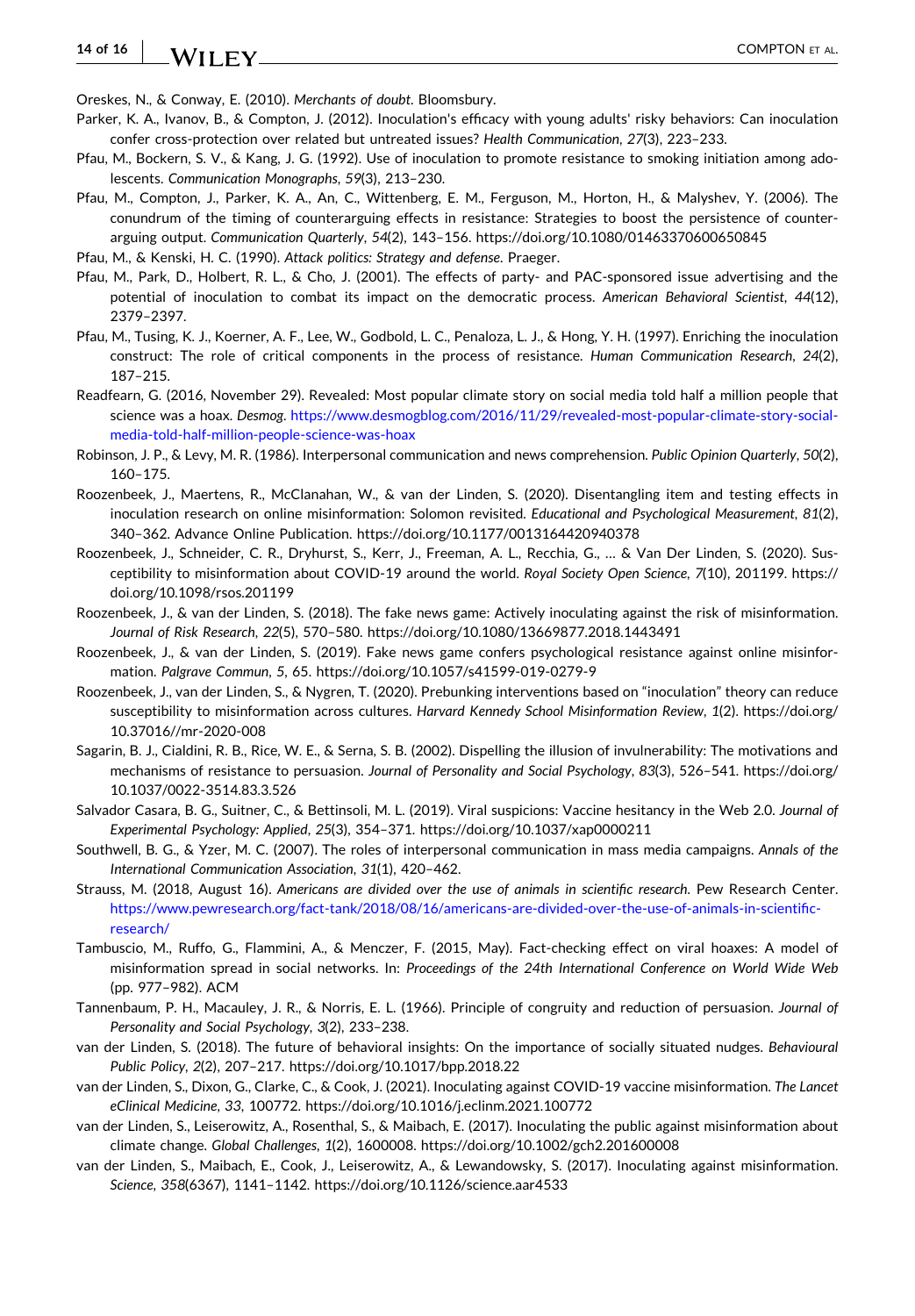- **15 of 16**

- <span id="page-14-0"></span>van der Linden, S., Roozenbeek, J., & Compton, J. (2020). Inoculating against fake news about COVID‐19. *Frontiers in Psychology*, *11*, 2928. <https://doi.org/10.3389/fpsyg.2020.566790>
- van der Linden, S., Roozenbeek, J., Oosterwoud, R., Compton, J., & Lewandowsky, S. (2018). *The science of prebunking: Inoculating the public against fake news*. House of Commons, UK Parliament. [http://data.parliament.uk/](http://data.parliament.uk/writtenevidence/committeeevidence.svc/evidencedocument/digital-culture-media-and-sport-committee/fake-news/written/79482.html) [writtenevidence/committeeevidence.svc/evidencedocument/digital](http://data.parliament.uk/writtenevidence/committeeevidence.svc/evidencedocument/digital-culture-media-and-sport-committee/fake-news/written/79482.html)‐culture‐media‐and‐sport‐committee/fake‐news/ [written/79482.html.](http://data.parliament.uk/writtenevidence/committeeevidence.svc/evidencedocument/digital-culture-media-and-sport-committee/fake-news/written/79482.html) Written evidence submitted to the Parliamentary Inquiry on Fake News.

Vosoughi, S., Roy, D., & Aral, S. (2018). The spread of true and false news online. *Science*, *359*(6380), 1146–1151.

Vraga, E. K., Kim, S. C., Cook, J., & Bode, L. (2020). Testing the effectiveness of correction placement and type on instagram. *The International Journal of Press/Politics*, <https://doi.org/10.1177/1940161220919082>

- Walter, N., & Tukachinsky, R. (2019). A meta-analytic examination of the continued influence of misinformation in the face of correction: how powerful is it, why does it happen, and how to stop it? *Communication Research*, [https://doi.org/10.](https://doi.org/10.1177/0093650219854600) [1177/0093650219854600](https://doi.org/10.1177/0093650219854600)
- Wasike, B. (2017). Persuasion in 140 characters: Testing issue framing, persuasion and credibility via Twitter and online news articles in the gun control debate. *Computers in Human Behavior*, *66*, 179–190.
- Williams, M. N., & Bond, C. M. (2020). A preregistered replication of "Inoculating the public against misinformation about climate change". *Journal of Environmental Psychology*, *70*, 101456.
- Wong, N. C. H. (2016). "Vaccinations are safe and effective": Inoculating positive HPV vaccine attitudes against antivaccination attack messages. *Communication Reports*, *29*(3), 127–138.
- Wong, N. C. H., & Harrison, K. J. (2014). Nuances in inoculation: Protecting positive attitudes toward the HPV vaccine and the practice of vaccinating children. *Journal of Women's Health Issues Care*, *3*(6).
- Wood, M. L. M. (2007). Rethinking the inoculation analogy: Effects on subjects with differing preexisting attitudes. *Human Communication Research*, *33*(3), 357–378.
- Wyer, R. S. (1974). *Cognitive organization and change: An information processing approach*. Taylor & Francis.

#### **AUTHOR BIOGRAPHIES**

**Josh Compton** (Ph.D., University of Oklahoma, 2004) is an associate professor in the Institute for Writing and Rhetoric at Dartmouth College. His research explores image at two distinct points: before an image attack (inoculation theory) and after an image attack (image repair theory), with special attention to the contexts of health, sport, and political humor. His scholarship appears in journals such as Communication Monographs, Communication Theory, Annals of the International Communication Association, Human Communication Research, Frontiers in Psychology, and PLoS ONE, and he authored the inoculation theory chapter in The Sage Handbook of Persuasion (Sage) and co-authored the inoculation theory chapter in Persuasion and Communication in Sport, Physical Activity, and Exercise (Taylor Francis). Josh has been an invited expert for the Department of Defense's Strategic Multilayer Assessment program (USA) and NATO's and USSOCOM's Joint Senior Psychological Operations Conference, and is a member of the Global Experts on Debunking of Misinformation group. He has been named Distinguished Lecturer by Dartmouth College and has won the Outstanding Professor Award from the National Speakers Association and the L. E. Norton Award for Outstanding Scholarship. He currently serves as the Book Review Editor for Journal of Communication.

**Sander van der Linden**, Ph.D., is Professor of Social Psychology in Society and Director of the Cambridge Social Decision‐Making Lab in the Department of Psychology at the University of Cambridge. Before joining Cambridge, he held academic positions at Yale and Princeton. He has won numerous awards for his research on human judgment, communication, and decision‐making, including the Rising Star Award from the Association for Psychological Science (APS), the Sage Young Scholar Award from the Society for Personality and Social Psychology (SPSP) and the Sir James Cameron Medal for the Public Understanding of Risk from the Royal College of Physicians. His research on inoculation theory, misinformation, and the popular *Bad News* game received the 2020 Frank Prize in Public Interest Communications. His research papers have received awards from organizations such as the American Psychological Association (APA), the